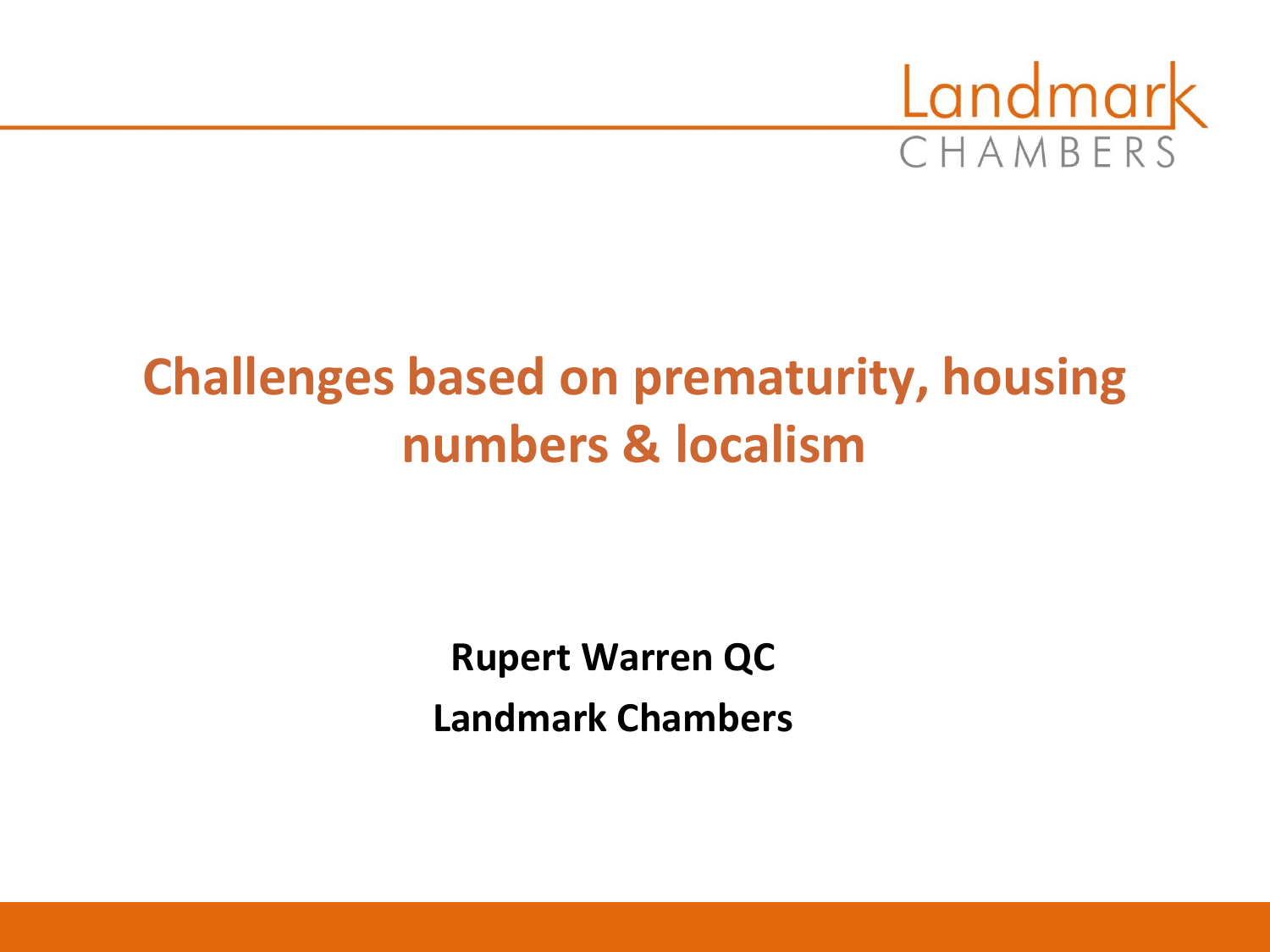#### **SCOPE OF PAPER**

- What role can 'localism' be expected to have in planning decisions in the next few years?
- What themes emerge from recent housing-related challenges?

*Fox Strategic Land & Property Ltd v Secretary of State for Communities and Local Government* [2012] EWHC 444 (Admin); ([2012] EWCA Civ 1198)] and *Wainhomes (South West) Holdings Ltd v Secretary of State for Communities and Local Government* [2012] EWHC 914 (Admin). *Tewkesbury BC v SSCLG* [2013] EWHC 286 (Admin); *Cheshire East v SSCLG* (29/4/13); *University of Bristol v North Somerset Council* [2013] EWHC 231.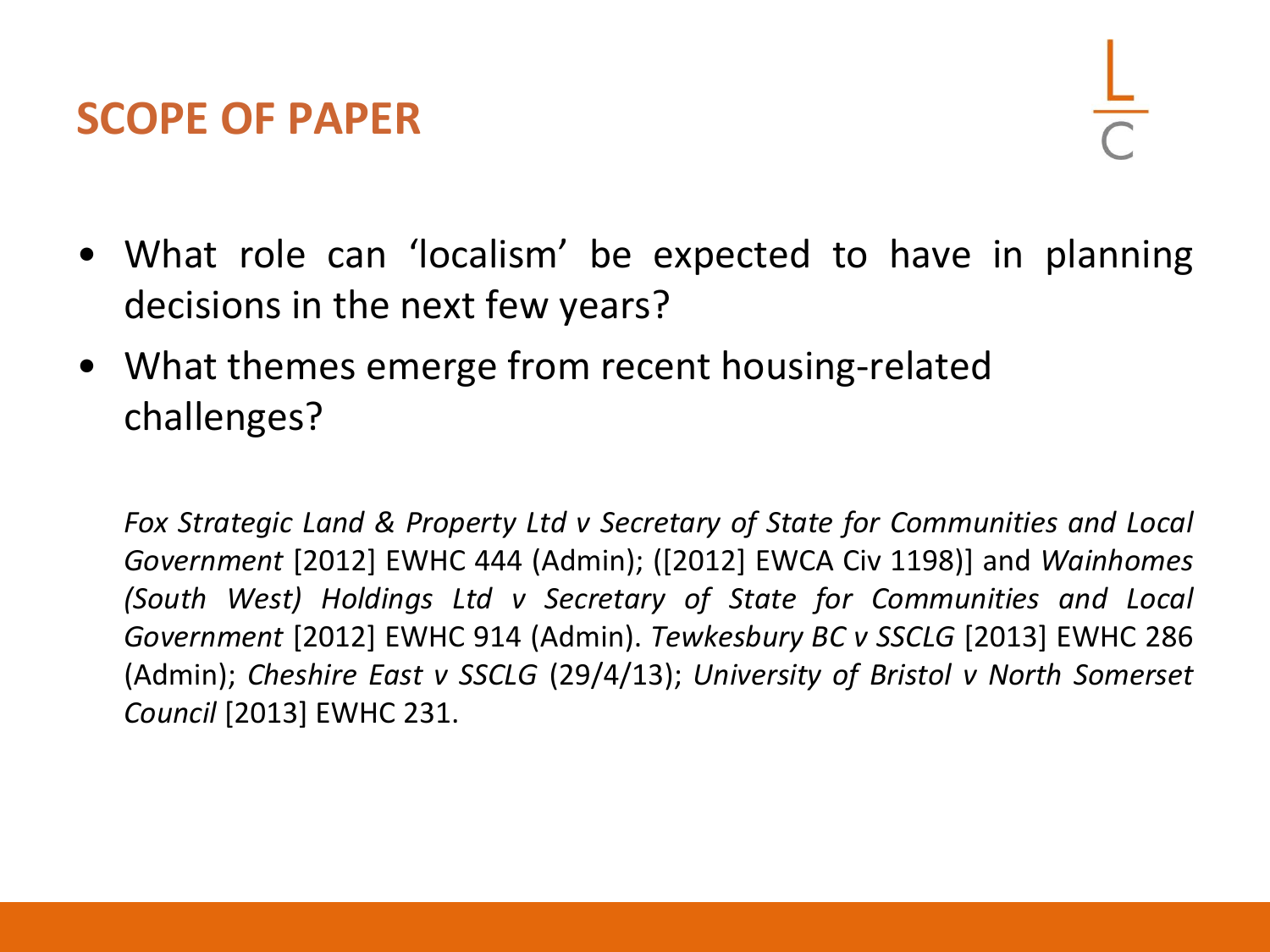#### **The context - NPPF**

"Within the overarching roles that the planning system ought to play, a set of core land-use planning principles should underpin both plan-making and decision-taking. These 12 principles are that planning should: be genuinely plan-led, empowering local people to shape their surroundings, with succinct local and neighbourhood plans setting out a positive vision for the future of the area. Plans should be kept up-to-date, and be based on joint working and co-operation to address larger than local issues. They should provide a practical framework within which decisions on planning applications can be made with a high degree of predictability and efficiency."

"Early and meaningful engagement and collaboration with neighbourhoods, local organisations and businesses is essential. A wide section of the community should be proactively engaged, so that Local Plans, as far as possible, reflect a collective vision and a set of agreed priorities for the sustainable development of the area, including those contained in any neighbourhood plans that have been made."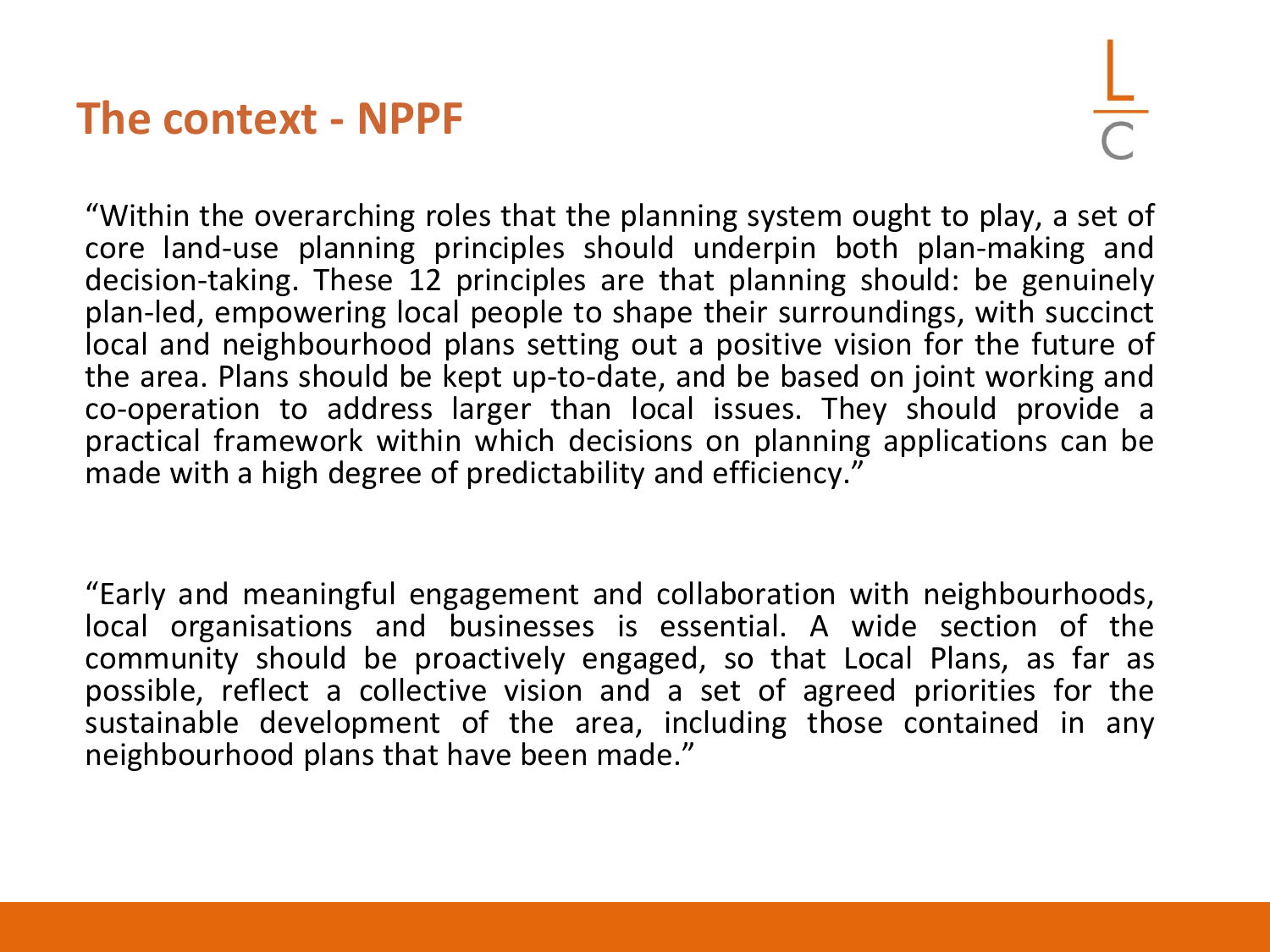#### **NPPF – the presumption**

For **decision-taking** this means:

Approving development proposals that accord with the development plan without delay; and where the development plan is absent, silent or relevant policies are out-of-date, granting permission unless: any adverse impacts of doing so would significantly and demonstrably outweigh the benefits, when assessed against the policies in this framework taken as a whole; or specific policies in this framework indicate development should be restricted".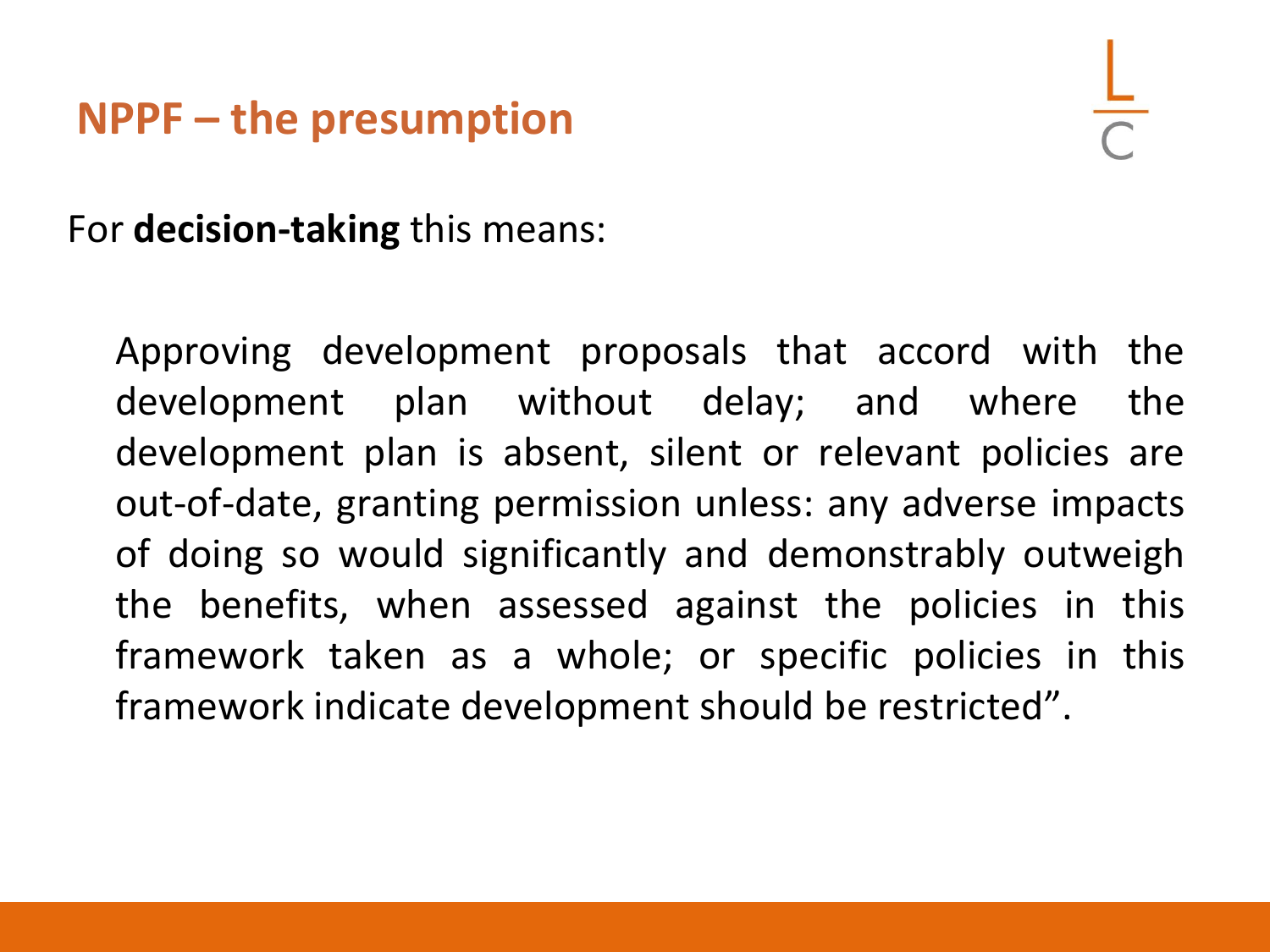## **Planning System – General Principles**

#### **"PREMATURITY**

17. In some circumstances, it may be justifiable to refuse planning permission on grounds of prematurity where a DPD is being prepared or is under review, but it has not yet been adopted. This may be appropriate where a proposed development is so substantial, or where the cumulative effect would be so significant, that granting permission could prejudice the DPD by predetermining decisions about the scale, location or phasing of new development which are being addressed in the policy in the DPD. A proposal for development which has an impact on only a small area would rarely come into this category. Where there is a phasing policy, it may be necessary to refuse planning permission on grounds of prematurity if the policy is to have effect.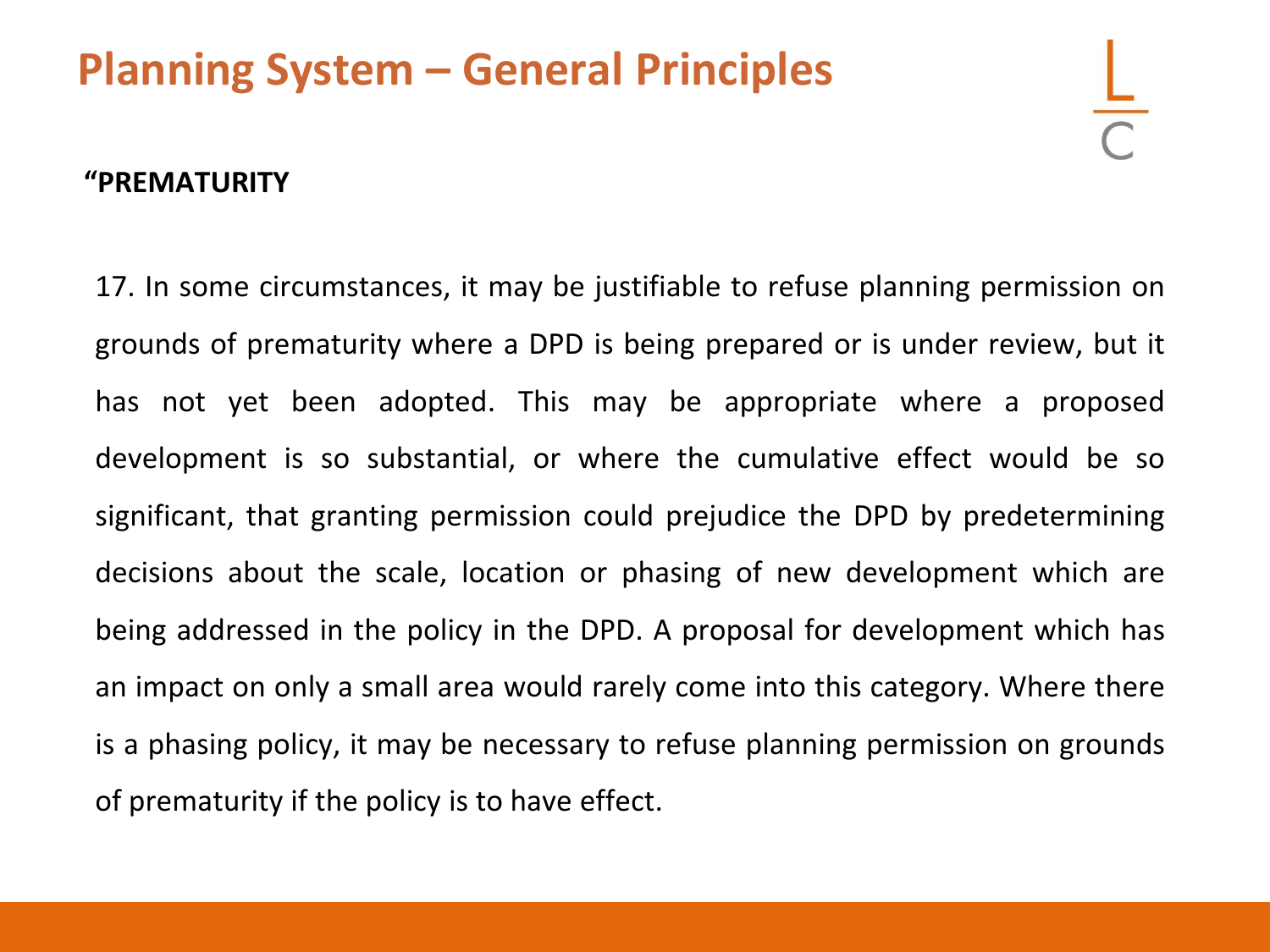will not usually be justified. Planning applications should continue to be considered in the light of current policies. However, account can also be taken of policies in emerging DPDs. The weight to be attached to such policies depends upon the stage of preparation or review, increasing as successive stages are reached. For example: Where a DPD is at the consultation stage, with no early prospect of submission for examination, then refusal on prematurity grounds would seldom be justified because of the delay which this would impose in determining the future use of the land in question.

18. Otherwise, refusal of planning permission on grounds of prematurity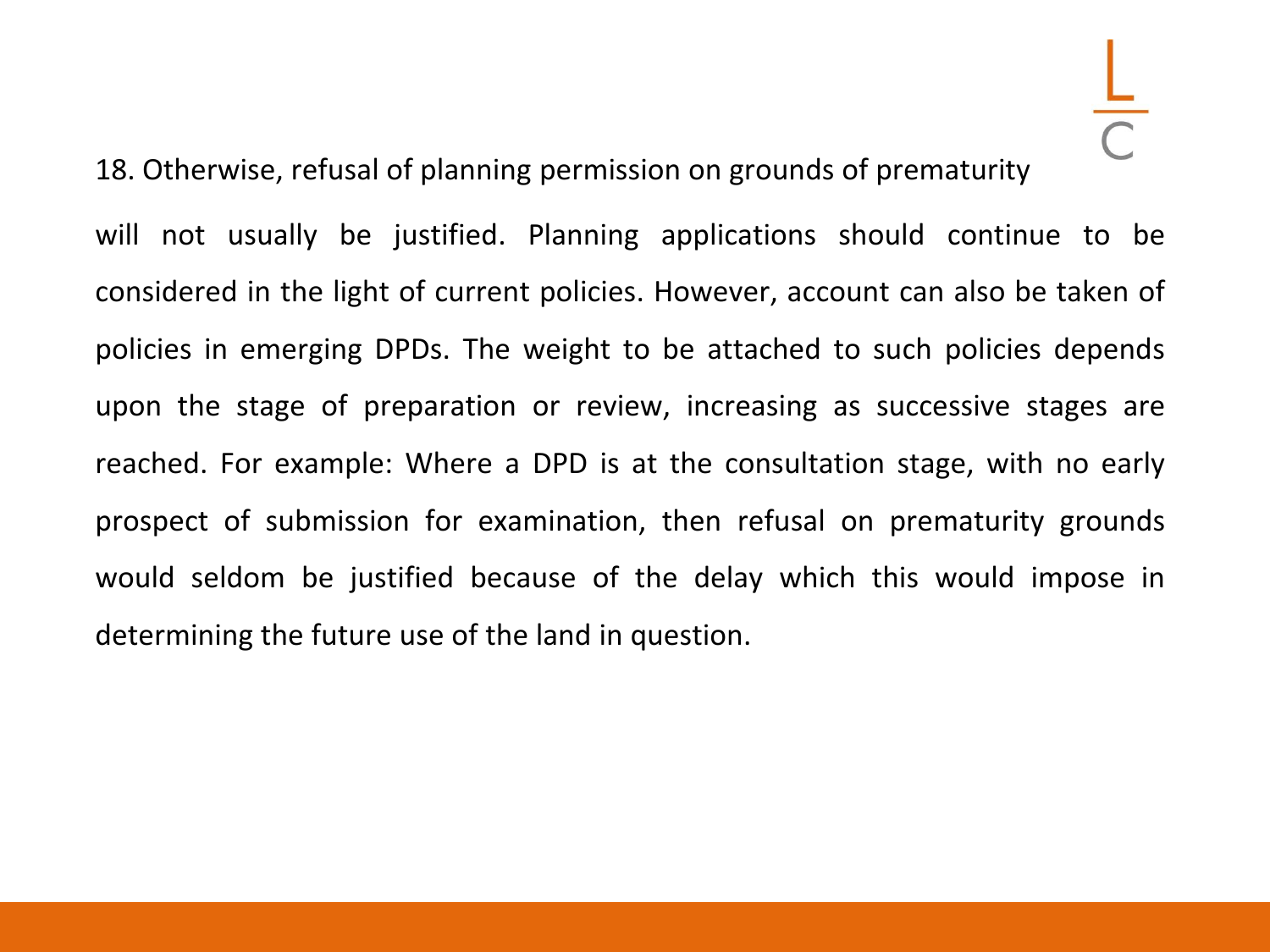Where a DPD has been submitted for examination but no

representations have been made in respect of relevant policies, then considerable weight may be attached to those policies because of the strong possibility that they will be adopted. The converse may apply if there have been representations which oppose the policy. However, much will depend on the nature of those representations and whether there are representations in support of particular policies.

19. Where planning permission is refused on grounds of prematurity, the planning authority will need to demonstrate clearly how the grant of permission for the development concerned would prejudice the outcome of the DPD process."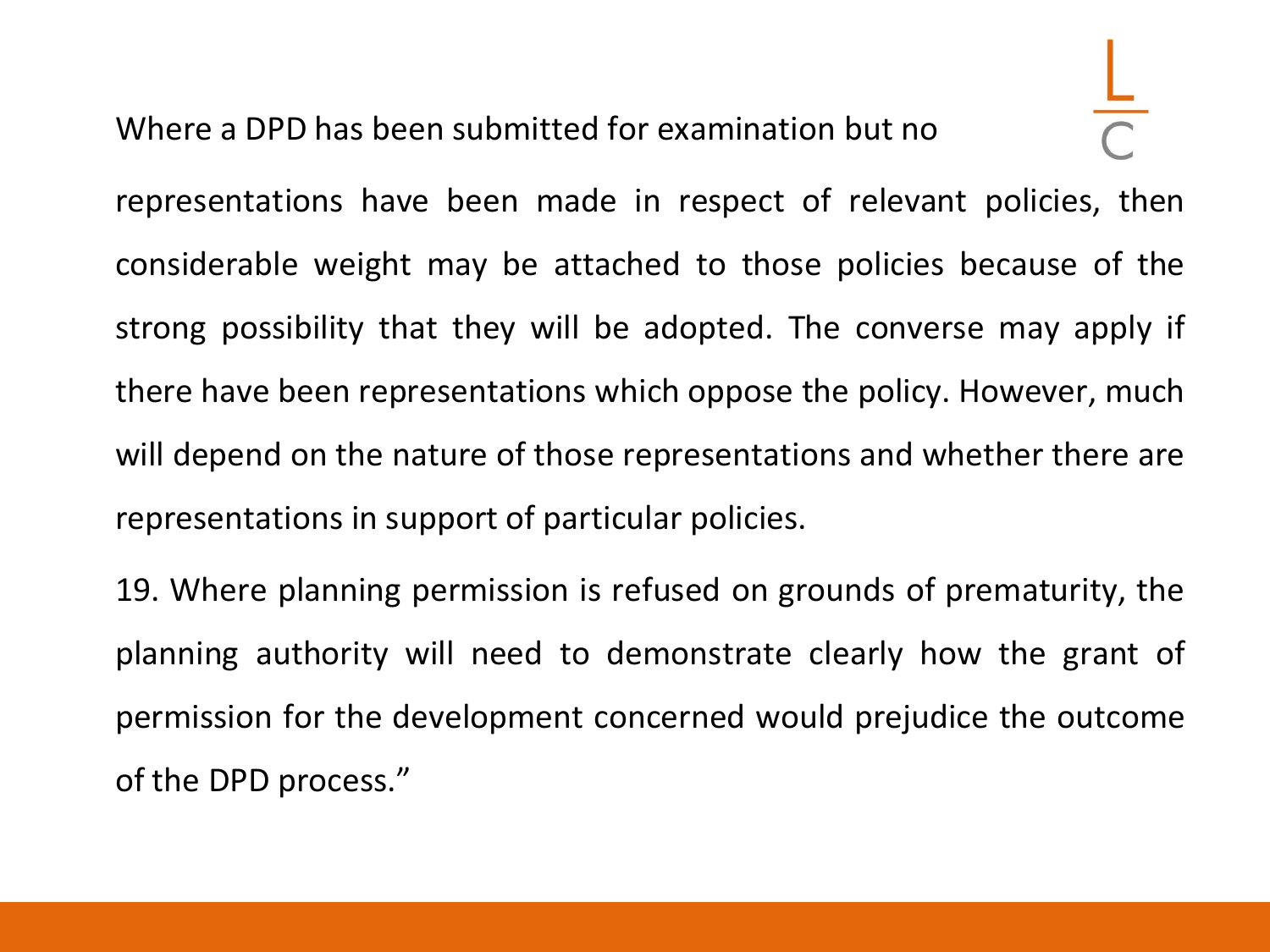On 6 December 2010, Greg Clark said this:

Most people love where they live, yet the planning system has given them almost no say on how their neighbourhood develops. The Coalition Government will revolutionise the planning process by taking power away from officials and putting it into the hands of those who know most about their neighbourhood - local people themselves. This will be a huge opportunity for communities to exercise genuine influence over what their home town should look like in the future. It will create the freedom and the incentives for those places that want to grow, to do so, and to reap the benefits. It's a reason to say yes."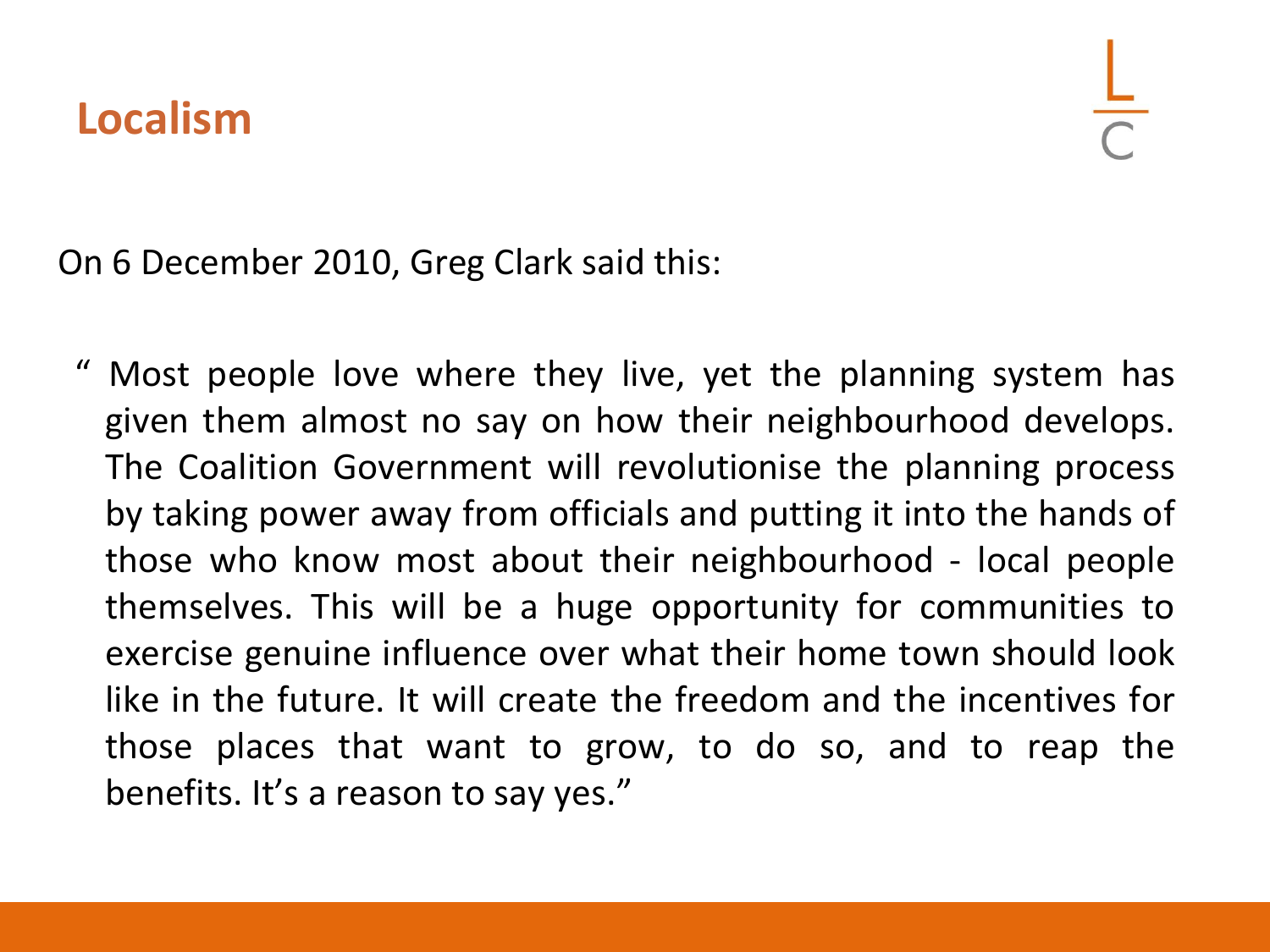#### *Fox Strategic Land*

#### 25. Overall Conclusions

"The appeal proposal would accord with the RSS in terms of numerical Provision. It would also accord with PPS3 in contributing towards meeting the shortfall resulting from the Council's failure to demonstrate a five-year supply of housing land across Cheshire East, in achieving a good mix of housing on a sustainable site and in helping to meet the affordable housing shortfall in the area. However, these matters have to be considered against the proposal's conflict with saved development plan policies with regard to settlement boundaries and the restriction on development in the countryside, and the need to avoid the permanent loss of BMV land unless absolutely unavoidable. Having weighed all these considerations in the planning balance, it is the Secretary of State's opinion that the scales are tipped against the proposal in terms of its overall conformity with the development plan. In particular he considers that allowing the appeal in advance of establishing the appropriate level of future housing provision across the Cheshire East would pre-empt decisions on revised settlement boundaries before current uncertainties with regard to population growth and distribution can be settled in a statutory planning context. The Secretary of State also considers that the delivery of this Greenfield site for housing would increase the risk of PDL sites not being delivered."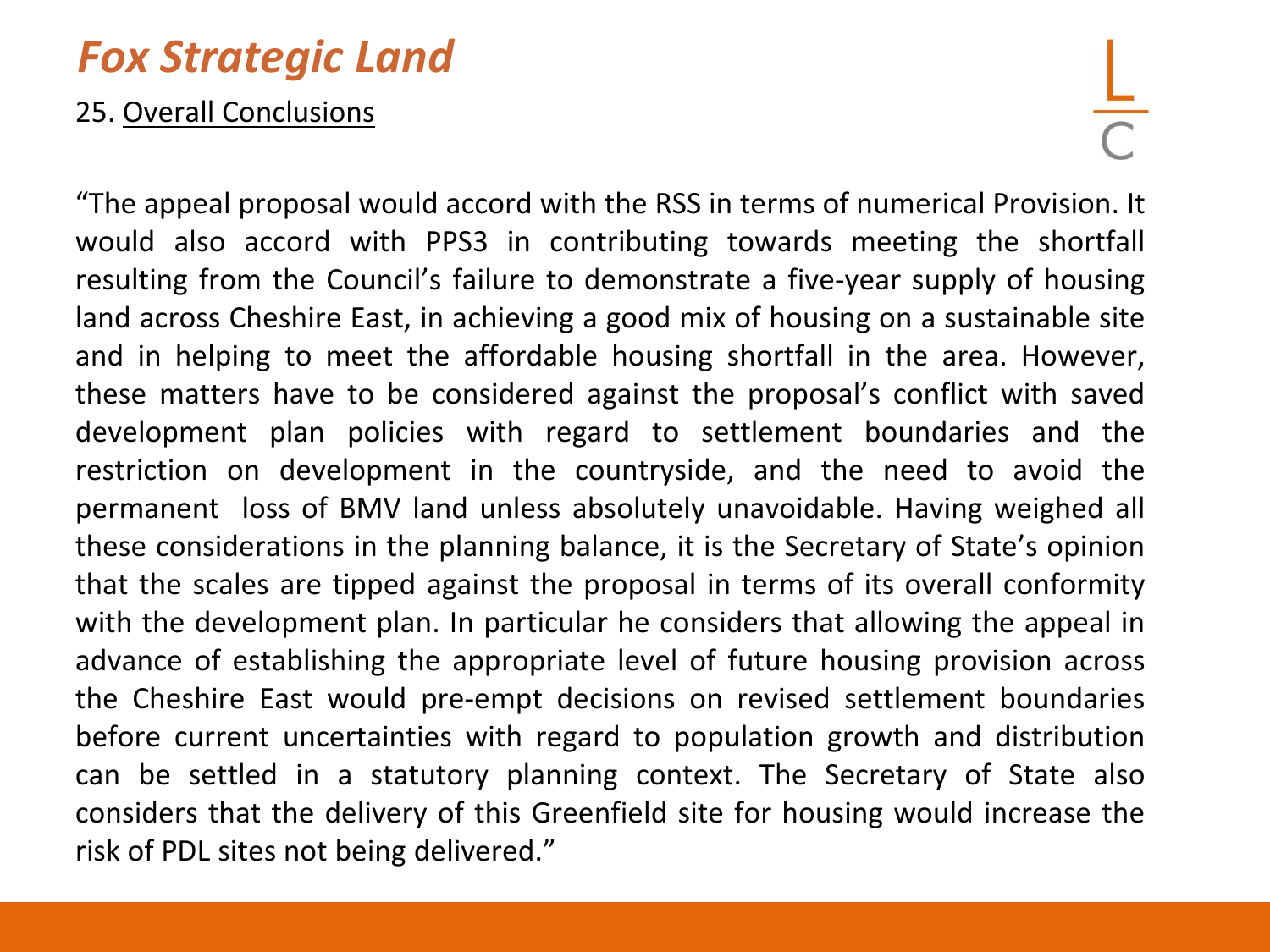#### **Ground of challenge**

The SSCLG has endorsed the Inspector's reference to the "localism agenda." Mr Tucker points out that while there is now a new Localism Act 2011, there is no policy issued which deals with this in the planning context. He points out that there is no policy which sets out anything called a "localism agenda," and contends that therefore the SSCLG has taken into account an immaterial consideration.

He points out that the prematurity argument relied on by the SSCLG (i.e. the effect on the LDF process) was not relied on by CEL, who argued that the site conflicted with the spatial vision for the area. While it is open to the SSCLG to depart from his own policy, if he does so he must give adequate reasons for his departure. By his conclusions at paragraph 25, he has elected to treat the proposal as preempting decisions on revised settlement boundaries before current uncertainties with regard to population growth and distribution can be settled in a statutory planning context. In doing so, he has not followed his own policy on prematurity, and has either not understood it, or has given no adequate reasons for his departure from it.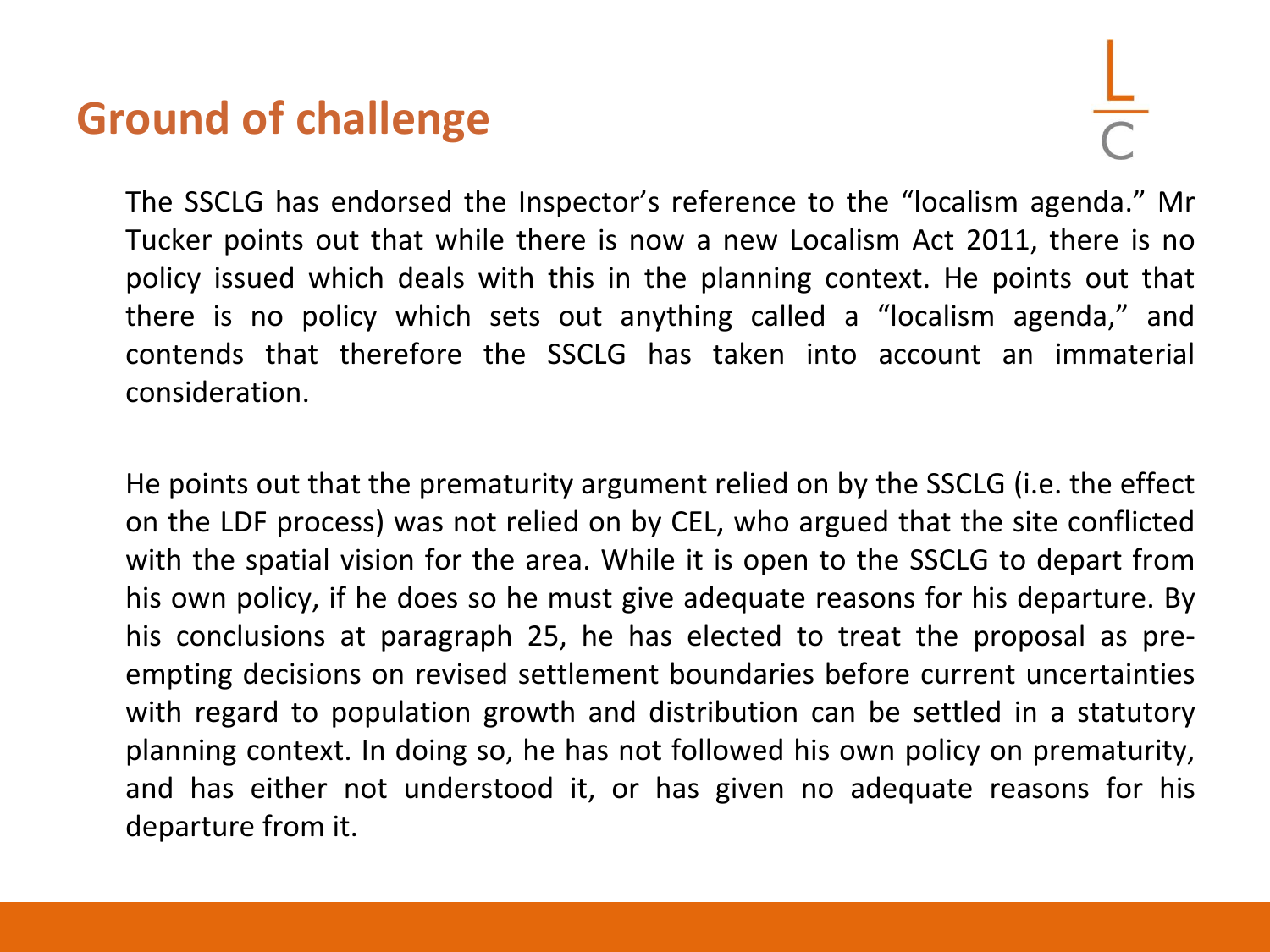#### **The consistency ground**

He then referred to the Richborough decision letter. He contended that the unchallenged conclusions reached by the SSCLG in that decision (which, as was accepted by the SSCLG was actually written by the same person on his behalf) could not be reconciled with the conclusions in this decision. In particular, he referred to the conclusions of the SSCLG at paragraph 17 of the Richborough decision letter that greenfield development of a very similar number of houses would be consistent with the spatial objectives of the Local Plan, and to the absence in the decision letter in that case of any suggestion that approval was premature or otherwise affect the LDF process, or that there was any tension with the principles of "Localism." He also argued that the subsequent dealing with the Richborough issues by the SSCLG shows that he intends to stand by that inconsistent set of conclusions. He argued that, following *North Wiltshire District Council v Secretary of State for the Environment* (1992) 65 P & CR 137 the SSCLG was bound to give reasons why he was reaching a different conclusion. He drew attention to the fact that Fox had argued on a number of occasions that the two appeals should be determined together, because they had so many issues in common.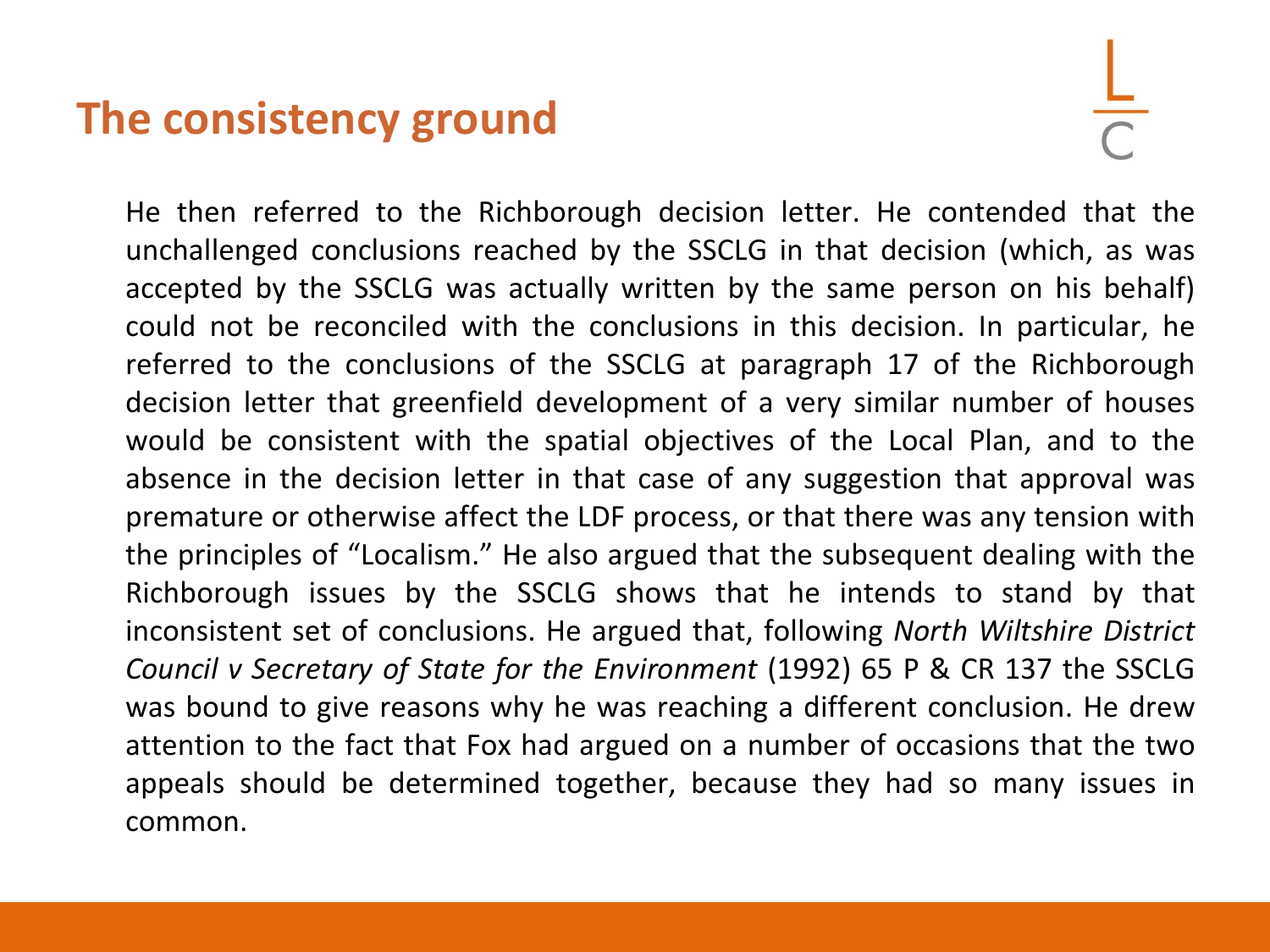## **The judge's findings - prematurity**

While, somewhat surprisingly, it is true that those passages seem to receive no explicit consideration by either the Inspector or the Secretary of State, the fact is that the SSCLG expressly considered the effect of a grant of permission of a proposal of this size on decisions that would be made in the context of the LDF process, by reasons of its "sending the wrong message to other developers" (paragraph 16) and by its pre-empting decisions on revised settlement boundaries before current uncertainties with regard to population growth and distribution can be settled in a statutory planning context (paragraph 25). Such a conclusion, which he was entitled to reach on the evidence before him, involves no departure from the policy. It also does not involve a refusal solely on the grounds of prematurity, and therefore involves no departure from paragraph 72 of PPS 3.

In my judgement, the Inspector's reference to "jumping the gun" (paragraph 92 and 105), which Mr Tucker submits was followed through in paragraph 16 of the Decision Letter is in truth no more than another way of saying that the making of a decision at this stage would pre-empt the decisions referred to above. It takes Mr Tucker's argument no further. In any event, I consider that in a case of this kind, the Secretary of State is perfectly entitled to hold that a grant of permission to develop a greenfield site may make it more difficult to resist applications relating to others, provided that the grant of some or all such permissions could be harmful. In my judgement, he has given reasons why he regarded that as harmful. I therefore reject these grounds argued by Mr Tucker.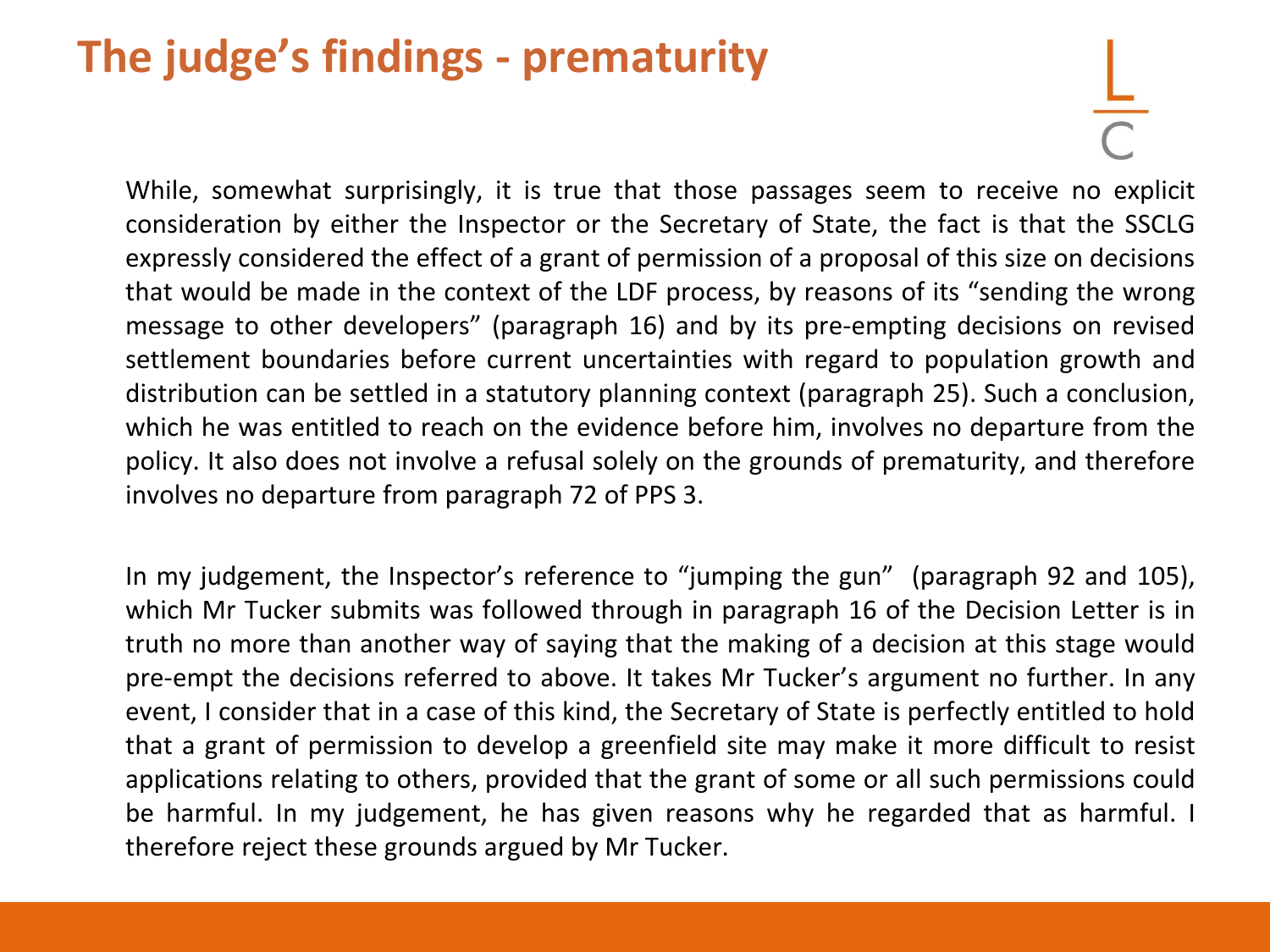### **Findings - Localism**

- This is a concept which caught the interest of the Inspector (see her paragraph 106), although it is noteworthy that her report contains nothing which explains what it is, nor how it is alleged that it the proposal would breach it. Mr Tucker describes it as an "inchoate and unarticulated" policy. Mr Warren did not seek to direct me to any statement of policy which could explain its relevance to the issues before the SSCLG. His case was instead that, notwithstanding the statement in paragraph 3 of the Decision Letter " For the reasons given below, the Secretary of State agrees with the Inspector's conclusion and her recommendations" the SSCLG did not in fact endorse the Inspector's paragraph 106. It is worth noting that the Inspector there expressed her views on her overall balance when weighing harm against benefit.
- I can well understand why it is that Mr Tucker draws my attention to this matter. The Inspector had based a very important part of her conclusions on a principle which at this stage has nothing about it against which one can measure a proposal. The Decision Letter is not one which was written with as much care as it should have been, but in my judgement, Mr Warren's argument is correct. When one looks at the decision letter of the SSCLG as a whole, it plays no part in it, and none in particular in his overall conclusions at paragraph 25.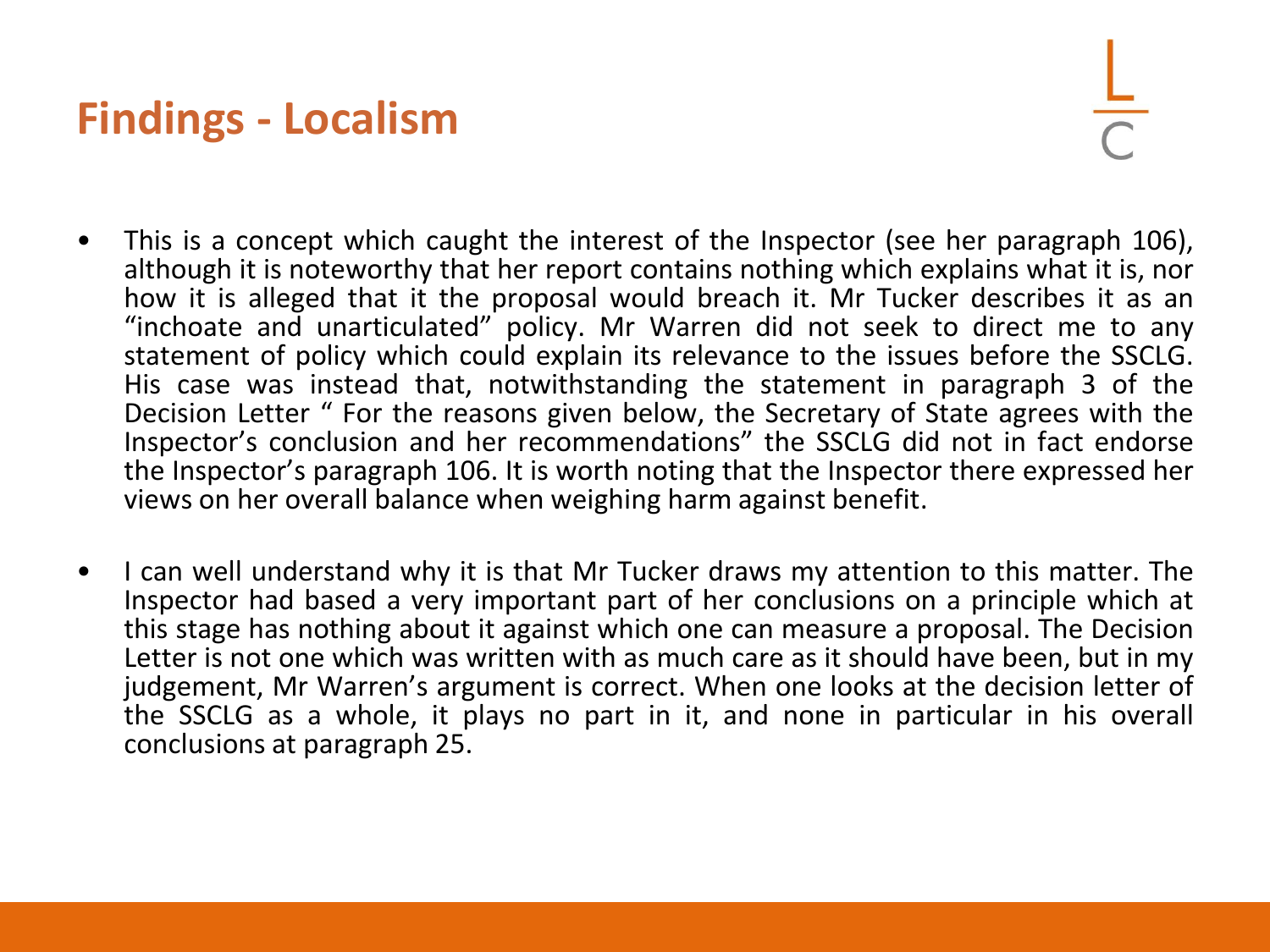#### **Key points from Fox**

- PSGP prematurity guidance was found to have supplemented the old advice in PPS3 that permission should not be refused solely on the grounds of prematurity (reasoning here perhaps a little difficult to follow?); the PSGP is a full-weight free-standing document.
- PPS3 paragraph 69 (not repeated in the NPPF) did not apply here on the facts because there was other harm leading to the refusal than solely prematurity.
- Prematurity can be identified with, or found in, a wide range of planning effects the pre-empting of the local plan decisions to come, and even in sending "the wrong message to developers".
- Identifying where the Government's Localism policy may lie is not easy. Luckily for the Secretary of State in *Fox*, he had not relied on it in the full-blooded way suggested by his Inspector, or indeed relied on it at all.
- There may be a relationship between the absence of a 5 year housing land supply and the willingness of the Secretary of State to grant permission notwithstanding that the decision may pre-empt development plan decisions.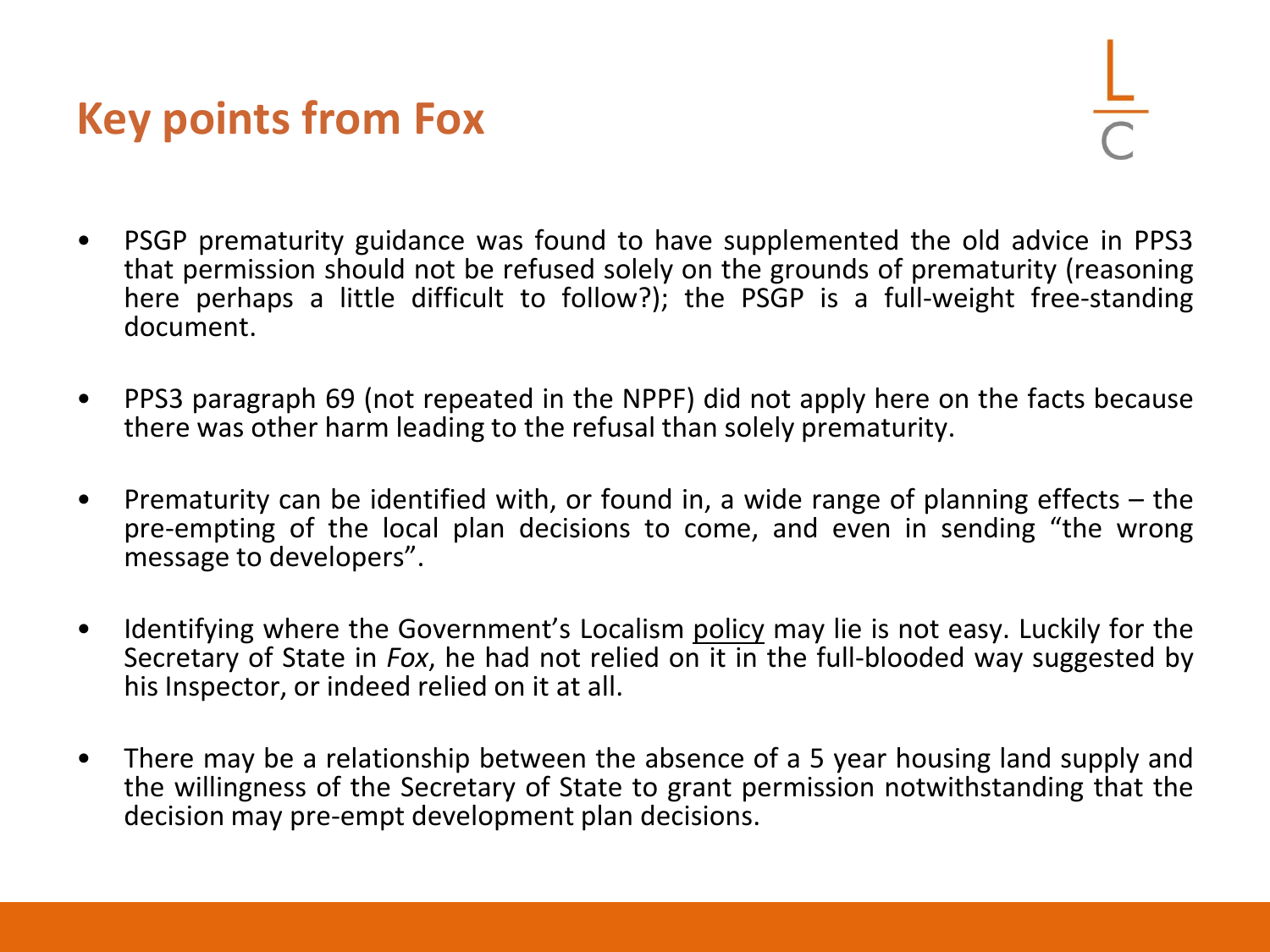### **Wainhomes (1) – the DL**

18. The Secretary of State agrees with the Inspector's reasoning and conclusions as set out at IR 10.28 – 10.36 on whether the release of this large site would be premature in advance of the Council's core strategy. He agrees that all that can be reasonably said (sic) at this stage is that the appeal site is one of a number of potential candidates which may be required to deliver the housing needs of the town (IR 10.30). He agrees that, consequently, the grant of planning permission would inevitably reduce the choices otherwise available to the forthcoming LDF site selection process, and could prejudice future decisions (IR 10.31). He further agrees that the grant of planning permission now would deny the local community the opportunity of determining its preferred choice of housing sites for St Austell and that, without full public consultation on all potential options, a complete representation of local opinion would not emerge (IR 10.36).

19. The Government has made it clear that its intention is to return decision-making powers in housing and planning to local authorities. This is a key planning priority for the Government, and the Secretary of State considers that in this particular case it is important to give Cornwall the opportunity to complete its Core Strategy process. Taking all the factors referred to by the Inspector into account, the Secretary of State agrees that there is a strong argument that the appeal is of such a scale that to permit it now would prejudice decisions that ought properly to be taken as part of the LDF process (IR 10.37). For these reasons, and with respect to the considerations set out in paragraph 69 of PPS 3, the Secretary of State considers that granting permission for the appeal scheme now would undermine wider policy objectives in Cornwall, and that the appeal scheme would not accord with PPS 3.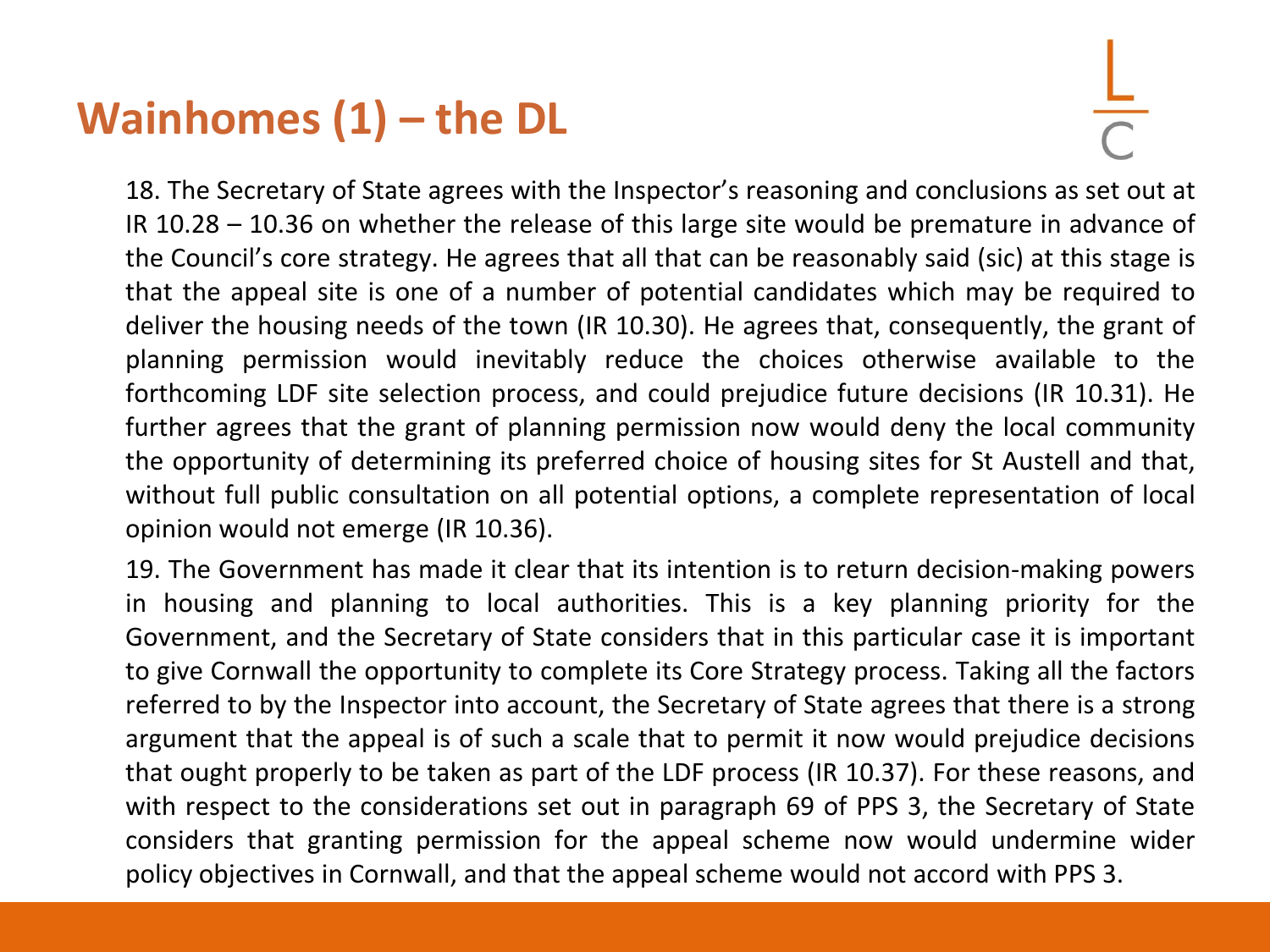# **DL (2)**

26. The Secretary of State concludes that it is probable that a five year supply of housing land does not exist in Cornwall and that, on this basis, the PPS 3 paragraph 71 presumption in favour of the grant of planning permission applies, subject to the considerations set out at paragraph 69 of PPS 3. However, he also concludes that the appeal proposal is of such a scale that to permit it now would prejudice decisions that ought properly to be taken locally as part of the LDF process, and that the appeal scheme would not accord with PPS 3 on account of it undermining wider policy objectives in Cornwall. The Secretary of State considers that allowing the appeal in advance of establishing the appropriate level of future housing provision across Cornwall would pre-empt decisions that should properly be taken locally.

27. [The Secretary of State] concludes that the loss of part of the countryside setting to St Austell and the loss of good quality agricultural land are matters that weight against the proposal."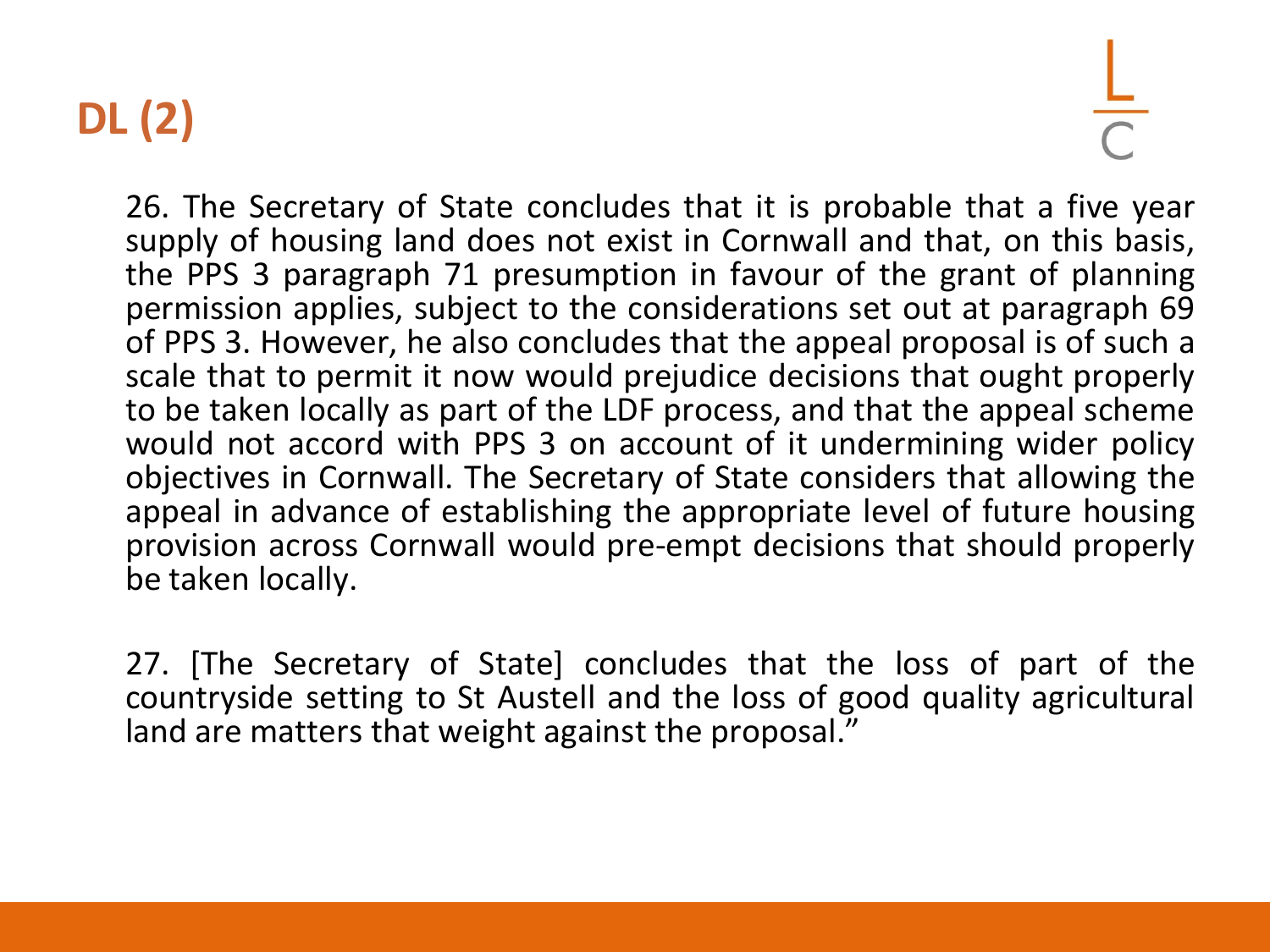#### **The Bude appeal**

- In view of the submissions about Binhamy Farm, Bude, I summarise the material features of that appeal. It was also recovered for the Secretary of State's determination. The proposal was for 351 dwellings. The County Council had refused permission *inter alia* on the ground of lack of need, because the newly created unitary authority was engaged in the exercise of producing a county-wide Core Strategy, and because the extent to which Bude should contribute to that was a matter for the Council to consider, i.e. a localism point.
- In March 2010 the Inspector recommended that the appeal be allowed and planning permission be granted subject to conditions. He concluded (IR,  $6.54 - 6.55$ ) that the need had been clearly shown and that the site was clearly suitable. On the middle core strategy option of medium growth there was a supply of 4.3 years. The Secretary of State issued his decision in August 2010. He rejected the Inspector's recommendation and dismissed the appeal because he considered that the Council should be given the opportunity to address housing needs through the Local Development Framework process. He stated that he considered to allow the appeal would be premature in view of "the large scale of the proposal" and the significant weight he placed on the LDF process.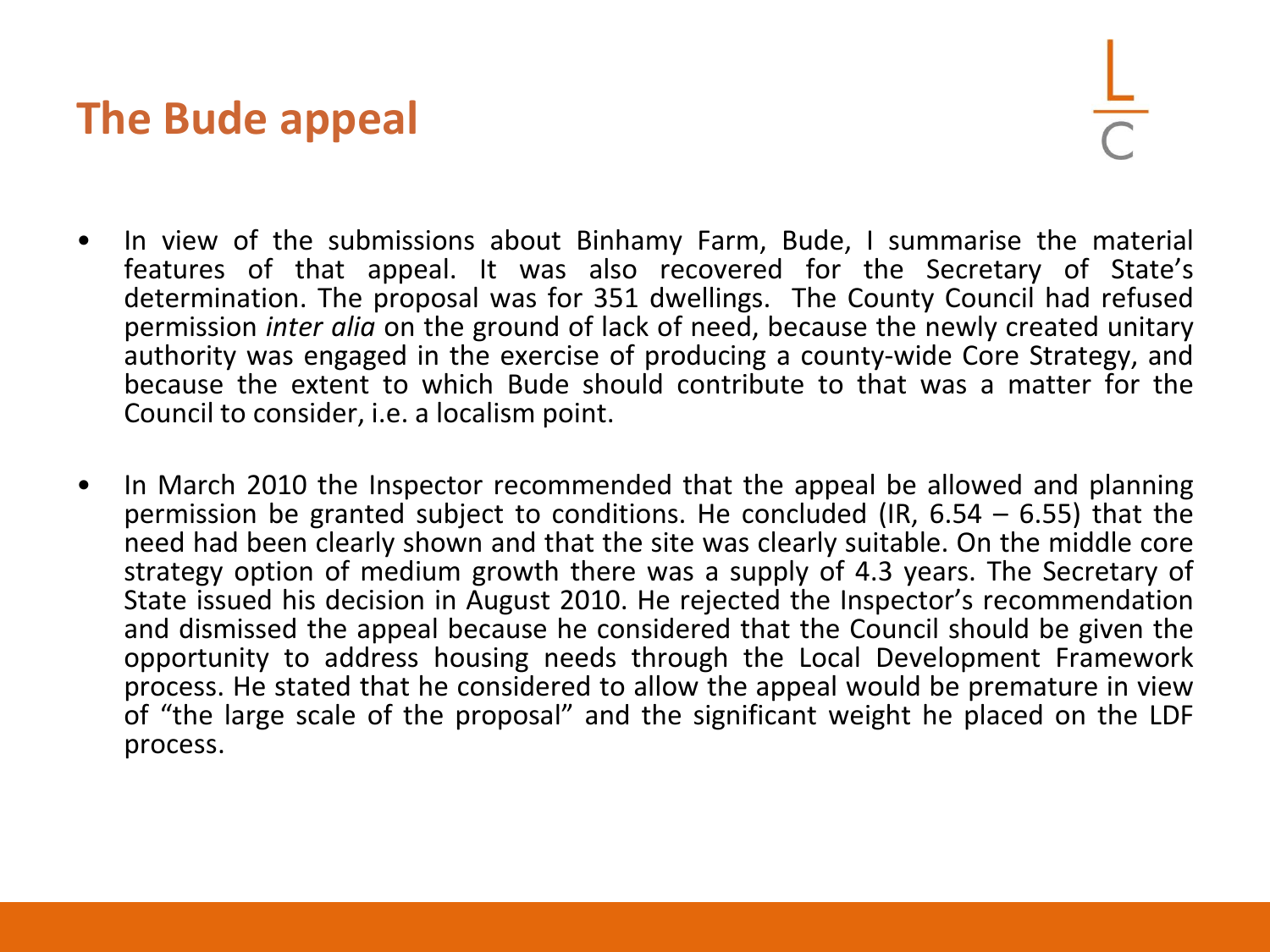#### **Inconsistency**

26. The starting point is whether the Binhamy No. 2 decision is a material consideration. As Mann LJ recognised in the *North Wiltshire* case, the statement that like cases should be decided alike presupposes that the earlier case "was alike and was not distinguishable in some relevant respect". He stated that, if it was distinguishable, then it usually would lack materiality by reference to consistency, although it might be material in some other way: see [1992] JPL at 959.

27. On this issue, I first consider the position without taking into account Mr Elvin's submission that the Secretary of State accepted the materiality of the Binhamy Farm appeal in his decision letter because he incorporated the Inspector's reasoning by reference in his decision letter. As to whether, apart from this "incorporation by reference" point, the decisions were alike and were not distinguishable in some relevant respect, I accept Mr Warren's submission that there were material differences between them. The proposed development in this case is nearly four times the size of the proposal for development on the Binhamy Farm site. I have referred to the fact that the application before me was found by the Inspector to be "one of the largest housing applications ever made in Cornwall". He stated that it would increase the housing stock of the St Austell area by about 10%, and would equate to between 25 and 40% of all the housing units likely to be needed in that part of Cornwall in the period ending in 2030. He found that the St Austell application would be likely to be phased, and that its likely first phase might not be best related to the town (IR, paragraph 10.33, see appendix.) The two proposals concern two different towns, and propose to extend those towns in different ways. In the light of the submissions, made on behalf of the claimant at the inquiry, that the two cases were different, the centrality of the Binhamy Farm appeal to the present proceedings is striking, although understandable in view of Mr Elvin's "incorporation by reference" point.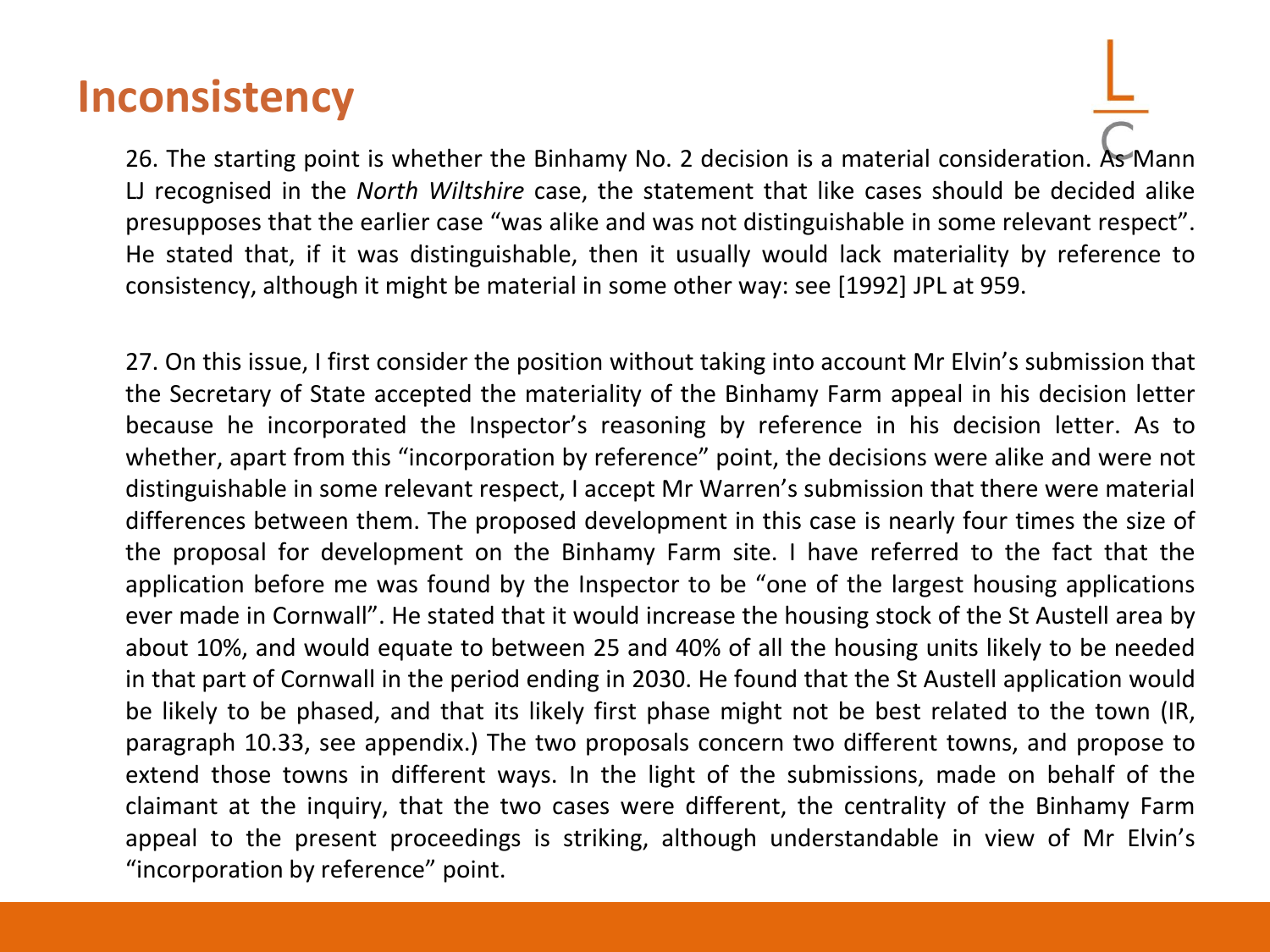#### **Localism**

30. It is important to look closely at what the Inspector in this case said about "Binhamy No. 1". The first sentence of paragraph 10.36 of his report is primarily concerned with the localism principle. In my judgment, the thrust of the remainder of the paragraph is also focussed on local decision-making rather than the specifics of the planning decisions made in the appeal decisions at St Anne's and Bude which are referred to. The Inspector did not examine the Binhamy Farm decision at all, let alone in any detail. The structure of paragraph 19 of the decision letter shows that the Secretary of State was stressing the same point as the Inspector stressed, that is the localism agenda. To read the decision letter in the way Mr Elvin invited me to do is to read it with an excessively legalistic eye in the way which the authorities (see *Clark Homes v Secretary of State* (1993) 66 P & C.R. 263 and *South Somerset DC v Secretary of State* (1993) 66 P & C.R. 83 at 85) direct should not be done. I accept Mr Warren's submission that, reading the decision letter in good faith and in the context of the general thrust of the Secretary of State's reasoning, paragraph 10.36 of the Inspector's report is primarily concerned with the localism principle.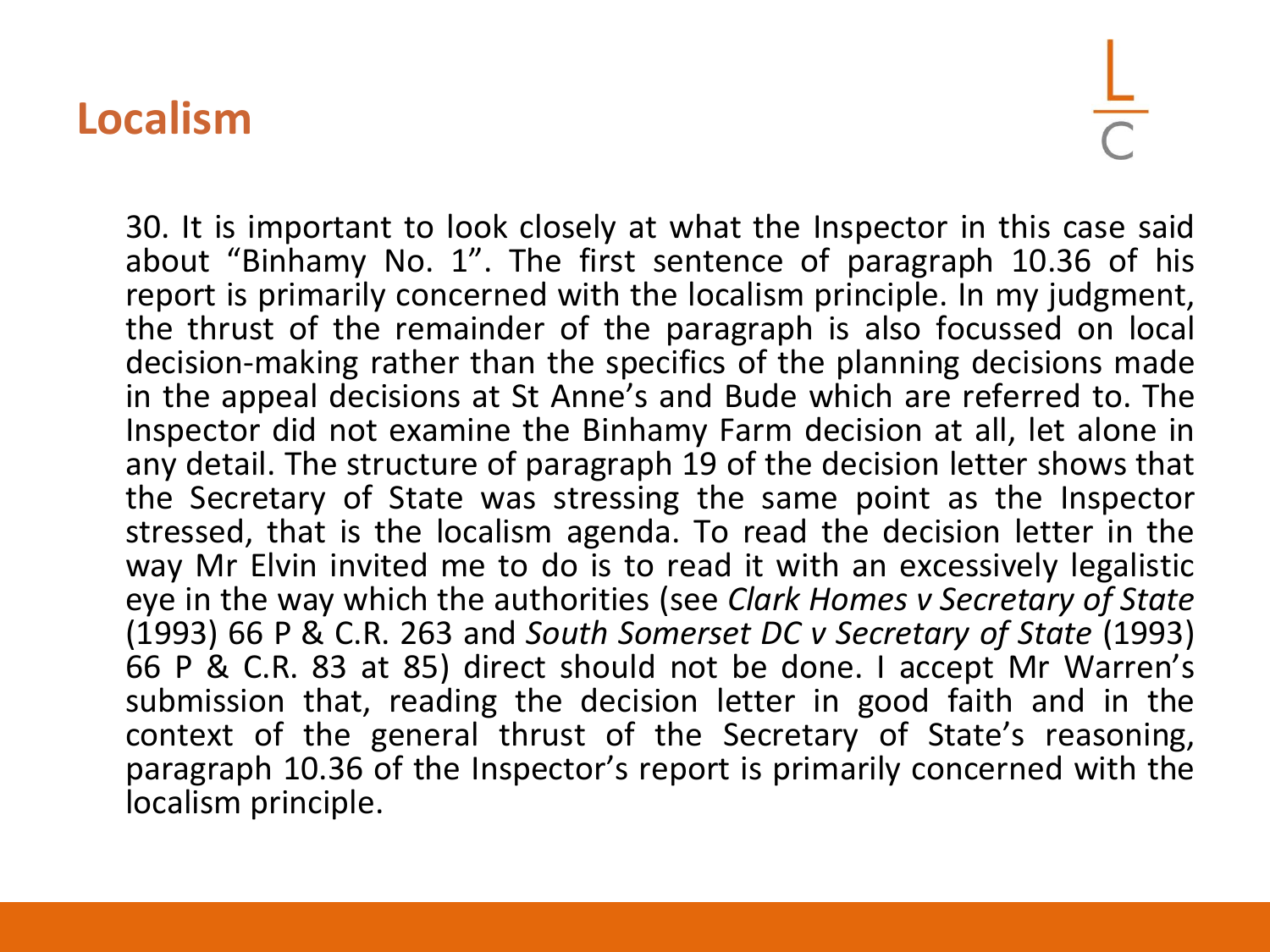### **Key points from Wainhomes**

- The court is increasingly focused on the need for consistency between decisions, including as between findings on policy interpretation or factual findings within the decisions.
- In some contexts, Localism is a "principle" (perhaps inconsistent with the way Localism was ignored in the *Fox* decision, albeit not the subject of any express comment by the court).
- The application of the prematurity guidance in PSGP is fluid in Bude, for instance, the Secretary of State found that a pre-empting of the plan by a scheme for 351 units was acceptable, whereas a similar scale of development in Sandbach was objectionable. Absent a consistency point or a lack of reasons, the court is unlikely to intervene to require a more uniform approach.
- There is an interrelationship between the presence of a 5 year housing land supply and the weight given to a prematurity objection, and between the idea of localism and the thrust of the prematurity guidance in PSGP.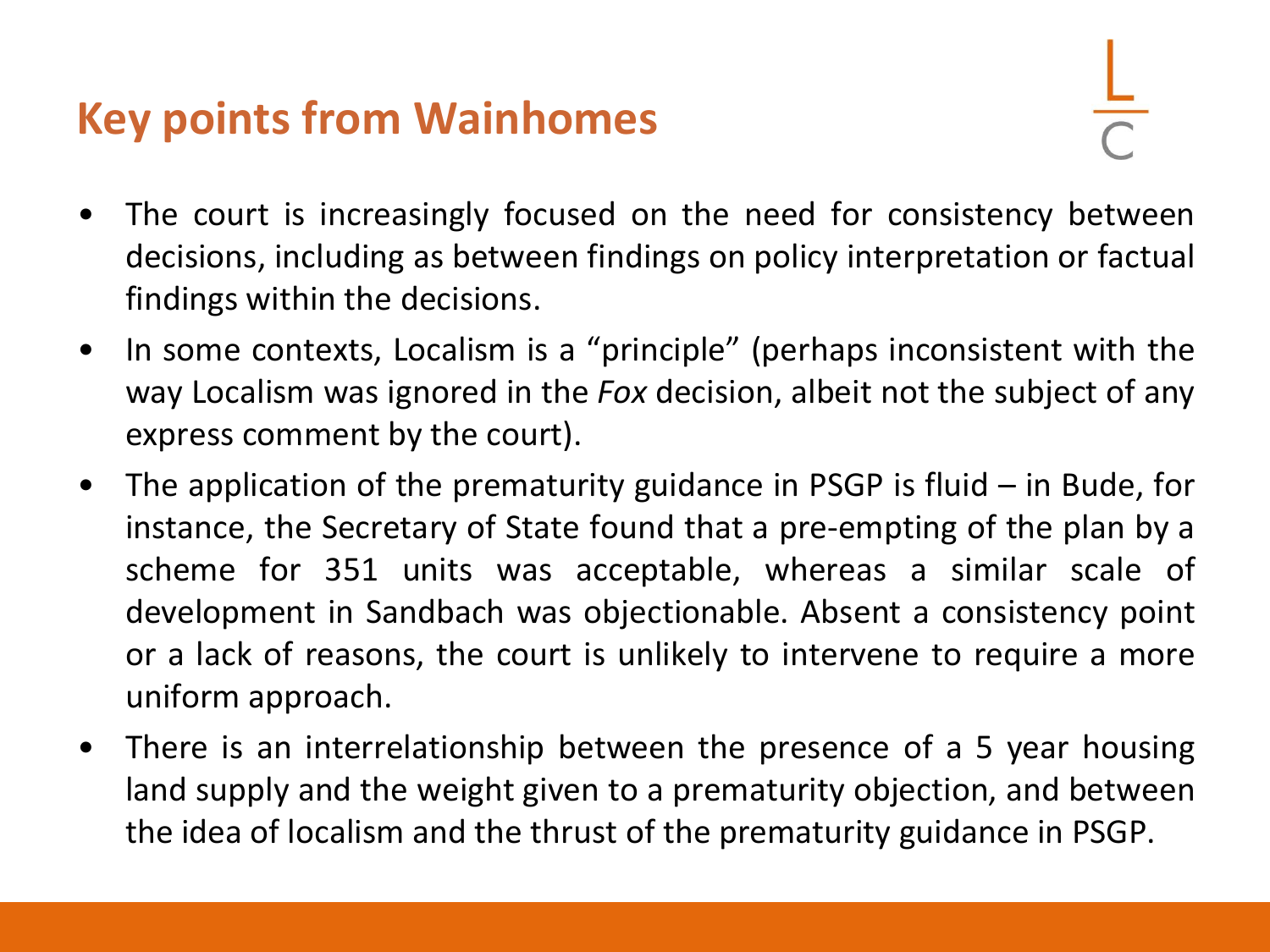## **Other cases (1)** *Murphy*

90. Mr Maurici contends that prematurity is not a legal concept, but a matter of planning judgment and planning policy which is essentially a matter for the decision maker. The concept of prematurity in the planning context, he submits, allows a decision maker in effect to postpone a decision relating to the grant of permission for a proposed development until what is otherwise a relevant emerging local planning policy has been settled. That, in my view, expresses the approach to the issue accurately.

91. He submits that the essential issue in Mrs Doran's appeal was whether the possible grant of a permanent permission for a gypsy caravan site on the Appeal Site was better determined via the emerging Core Strategy process in which the local planning authority was committed to allocate sites rather than through an individual application for planning permission made at the stage it was being considered. The Inspector and Secretary of State took different views on that and he submits (a) that was a judgment to which the Secretary of State was entitled to come (and it was, incidentally, was also, the judgment of the local planning authority) which no-one could seriously suggest was *Wednesbury* unreasonable (and indeed Mr Rudd does not so argue) and (b) read as a whole the decision letter easily meets the standard of reasoning required in law in relation to this issue.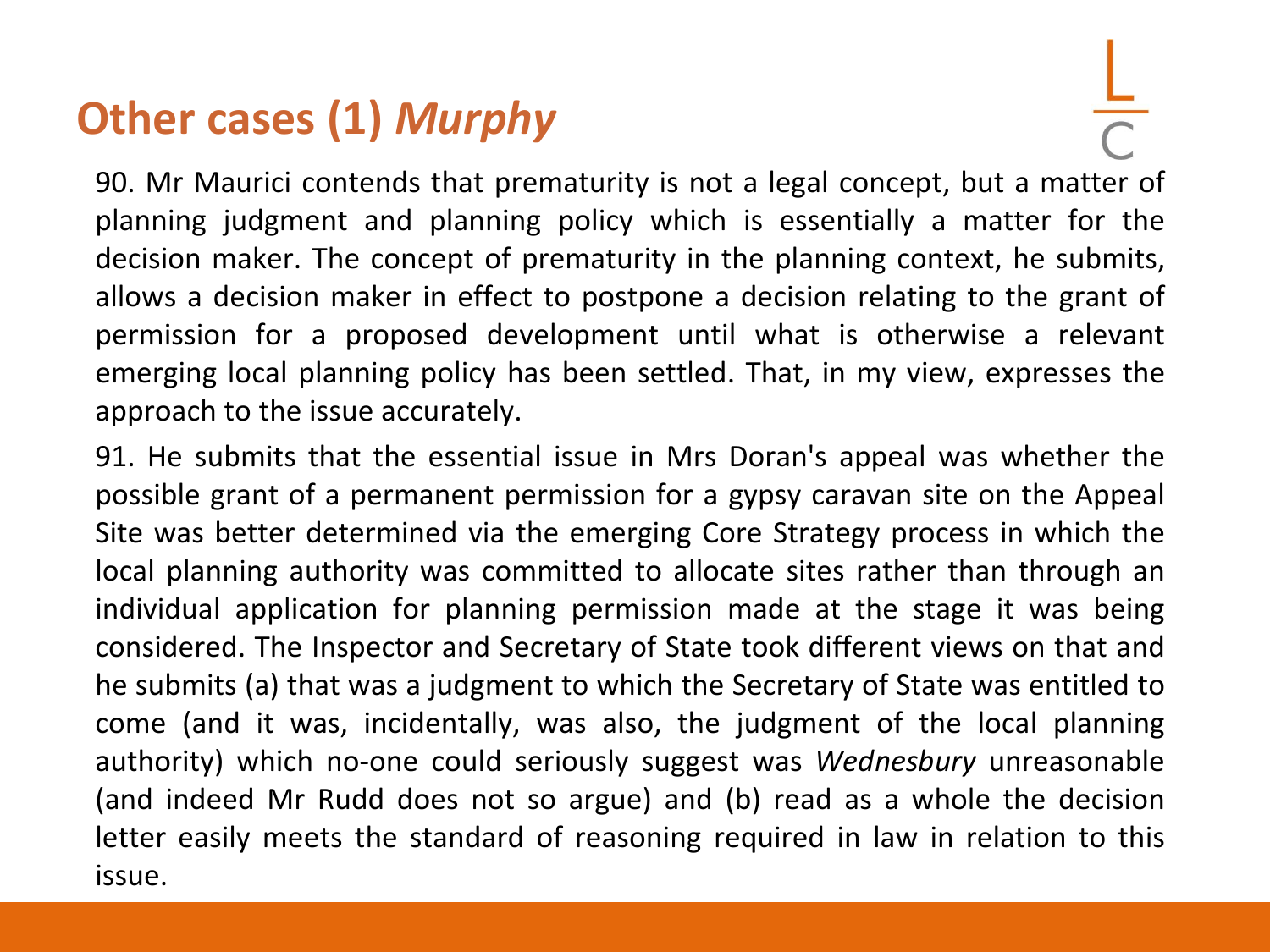### **5 year supply not relevant to gypsies**

• *Taylor v Secretary of State for Communities and Local Government* [2012] EWHC 684 (Admin) and *Smith v Secretary of State for Community and Local Government* [2012] EWHC 963 (Admin). That is relevant going forward to the NPPF advice on 5 year housing land supply.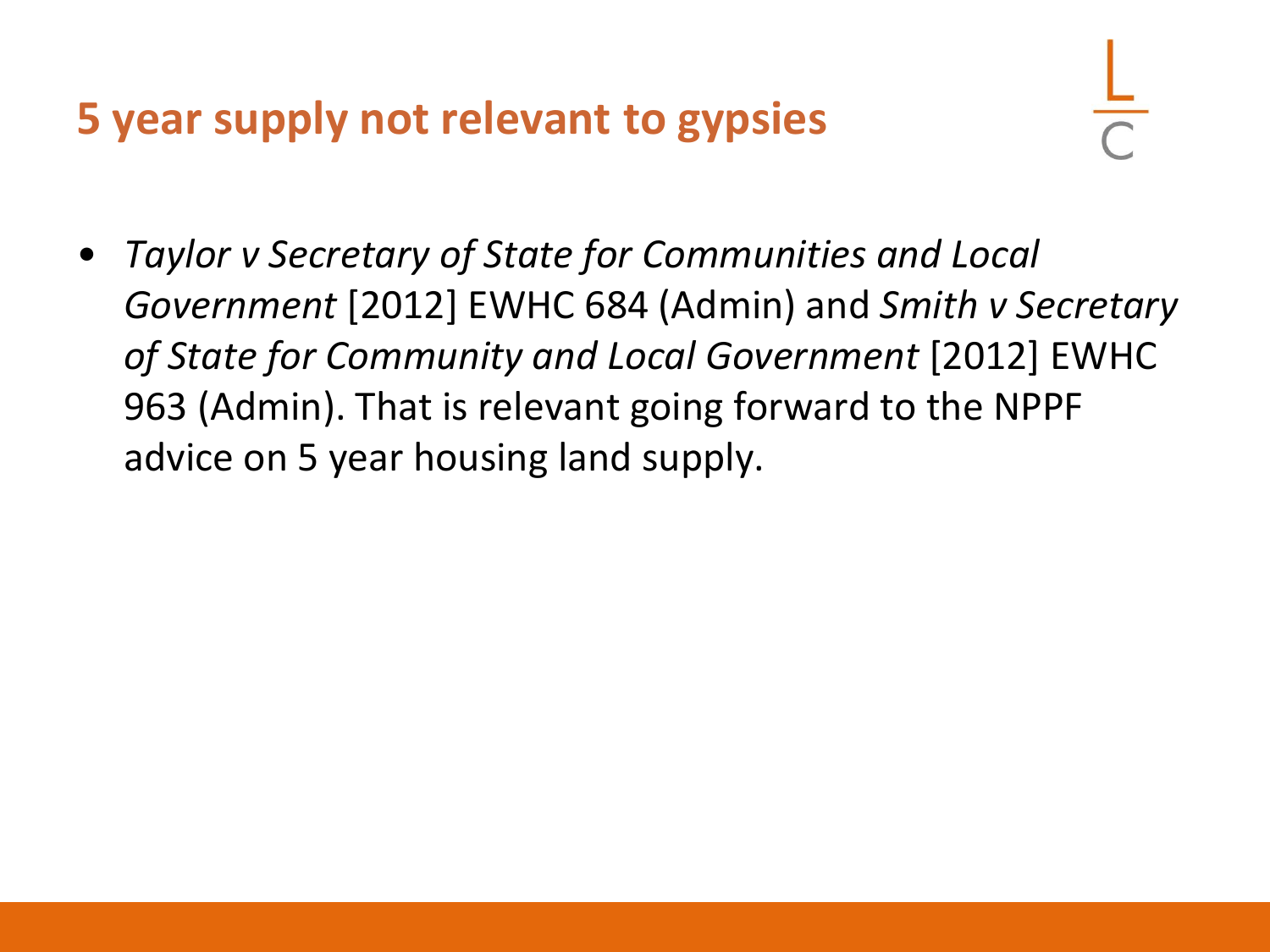

- Sole reason for refusal the prematurity of 2000 houses before the Winchester local planning study (the "Blueprint") completed
- Challenged as inconsistent with PPS3 and draft NPPF
- Judgment consented to on basis of error of law on application of policy
- Permission then (finally) granted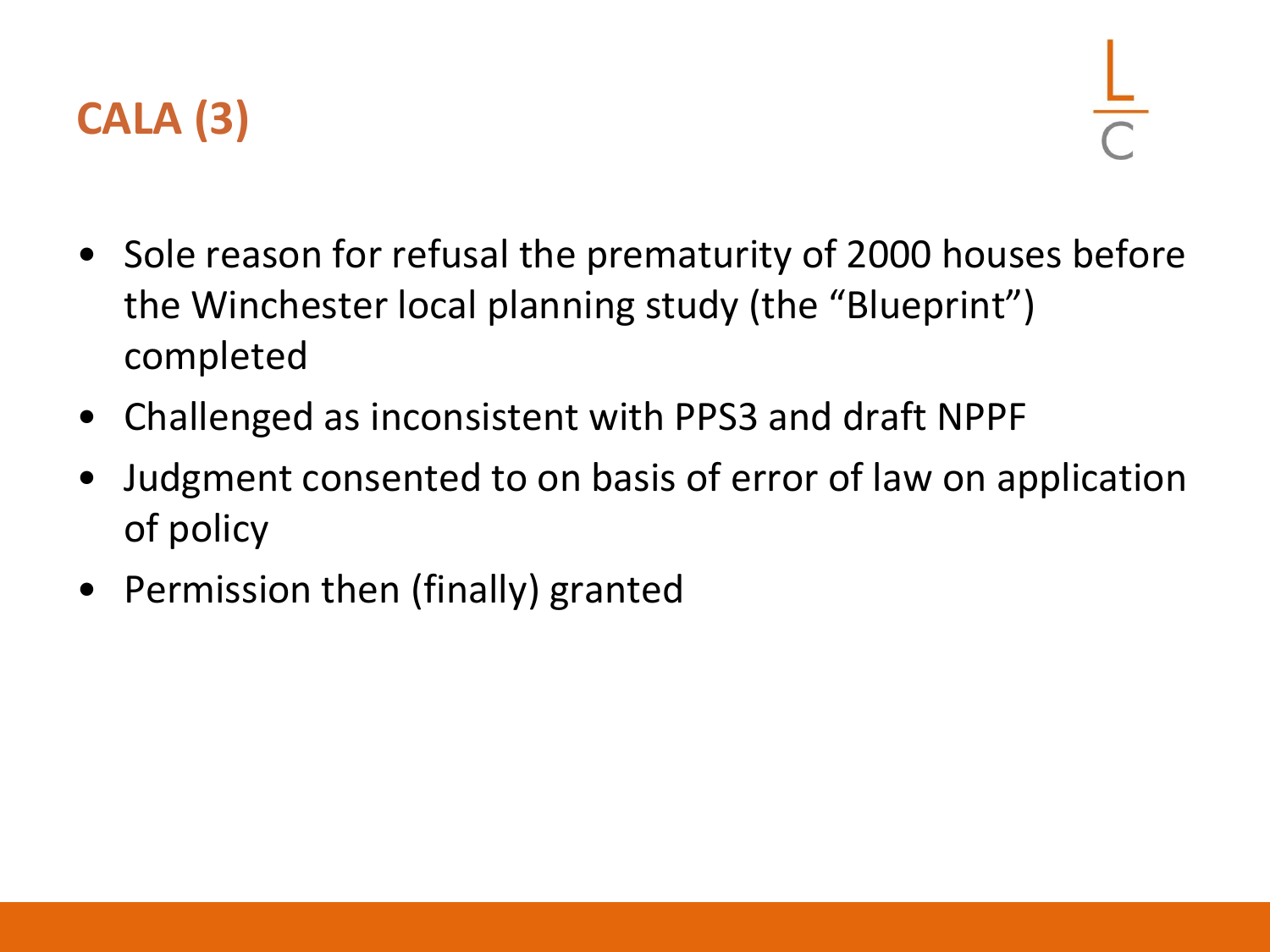#### **The NPPF**

- NPPF does not affect the guidance in PSGP at all. It is not inconsistent with it, as it stresses the plan-led system. A prematurity objection may be the only reason for refusal, if it is founded on a proper application of the guidance in paragraphs 17- 19 of PSGP, since there is no equivalent of the PPS3 guidance in the NPPF.
- A prematurity objection would constitute a material consideration which might weigh against the grant of permission, and in NPPF terms constitute an "adverse effect" for the purposes of the paragraph 14 presumption.
- On the other hand, the failure of the NPPF to refer to 'localism' is likely to make it more difficult to rely on it coherently when making planning decisions. As in the *Fox* case, it is likely to be lost within the more capacious prematurity/plan led system point.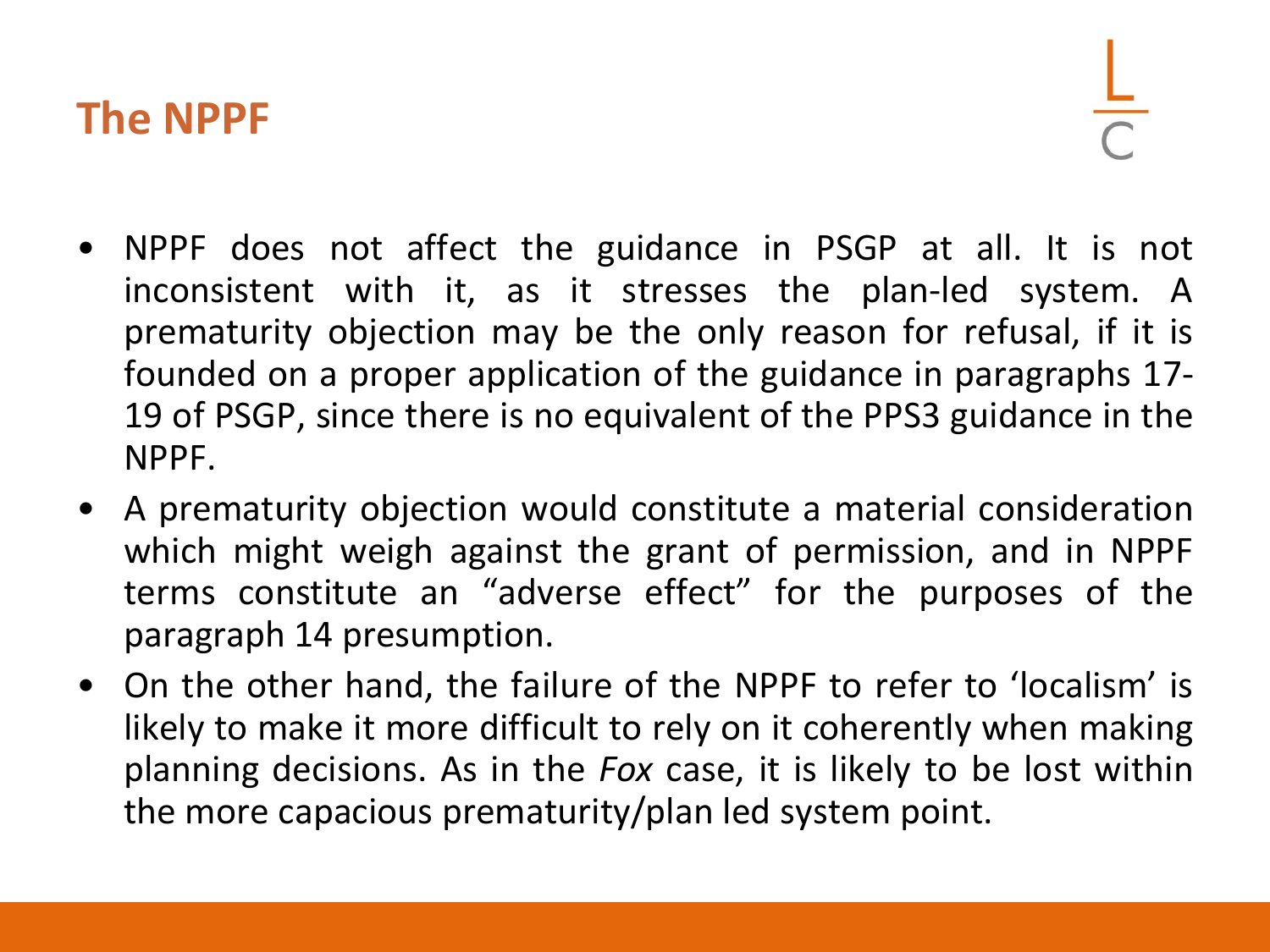### **The** *Cheshire East* **challenge**

- 
- Richborough Estates another Cheshire housing saga
- Council challenged on basis of prematurity being misunderstood/misapplied
- Judge rejected challenge SSCLG entitled to give little weight when plan formulation many months away
- Housing figures at regional level not determinative either way of prematurity issue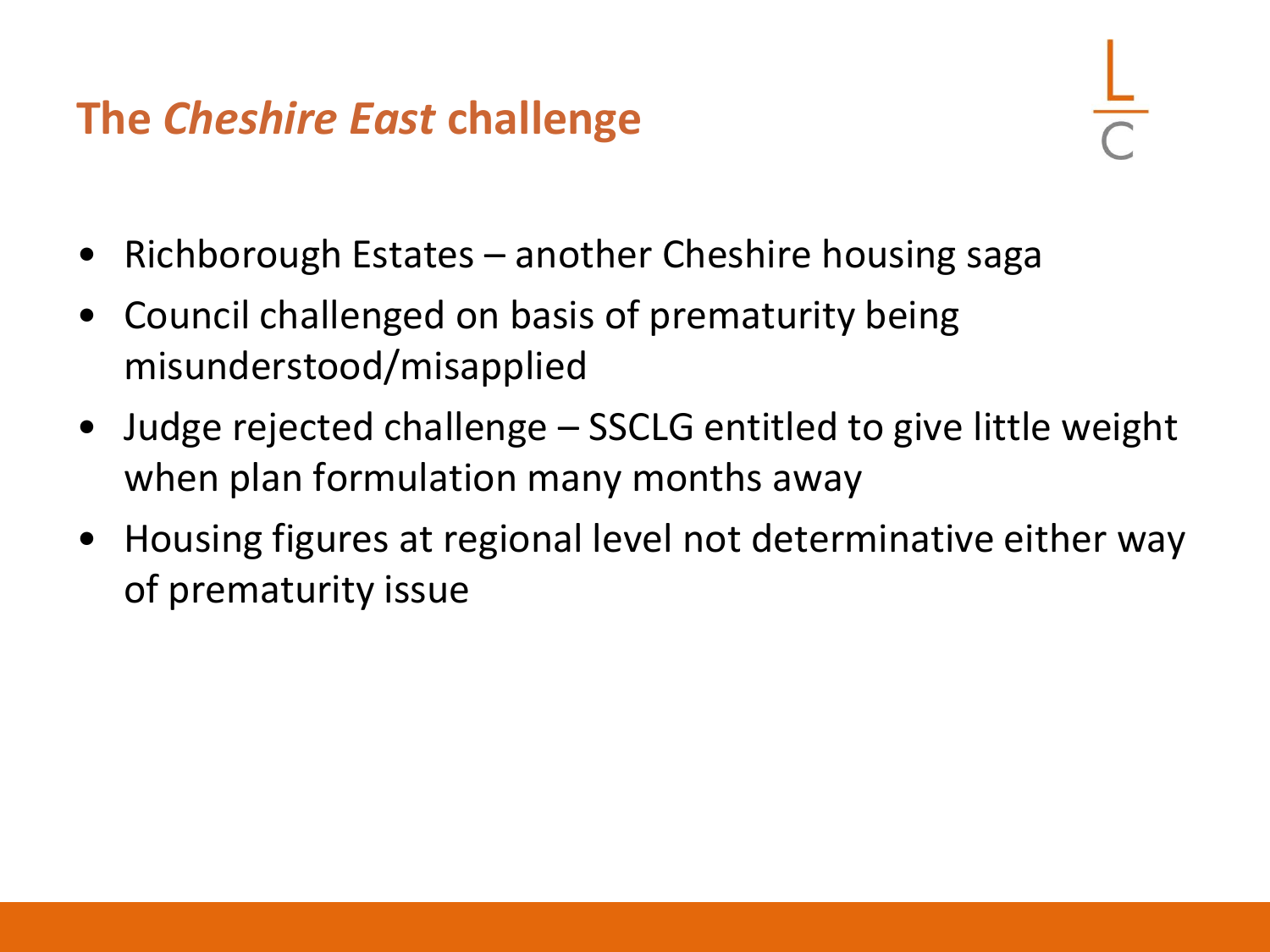#### *Tewkesbury*

- Localism argument an "Aunt Sally"?
- No "radical change", but does localism in policy underline the need for care with regard to prematurity questions and the weight of local views?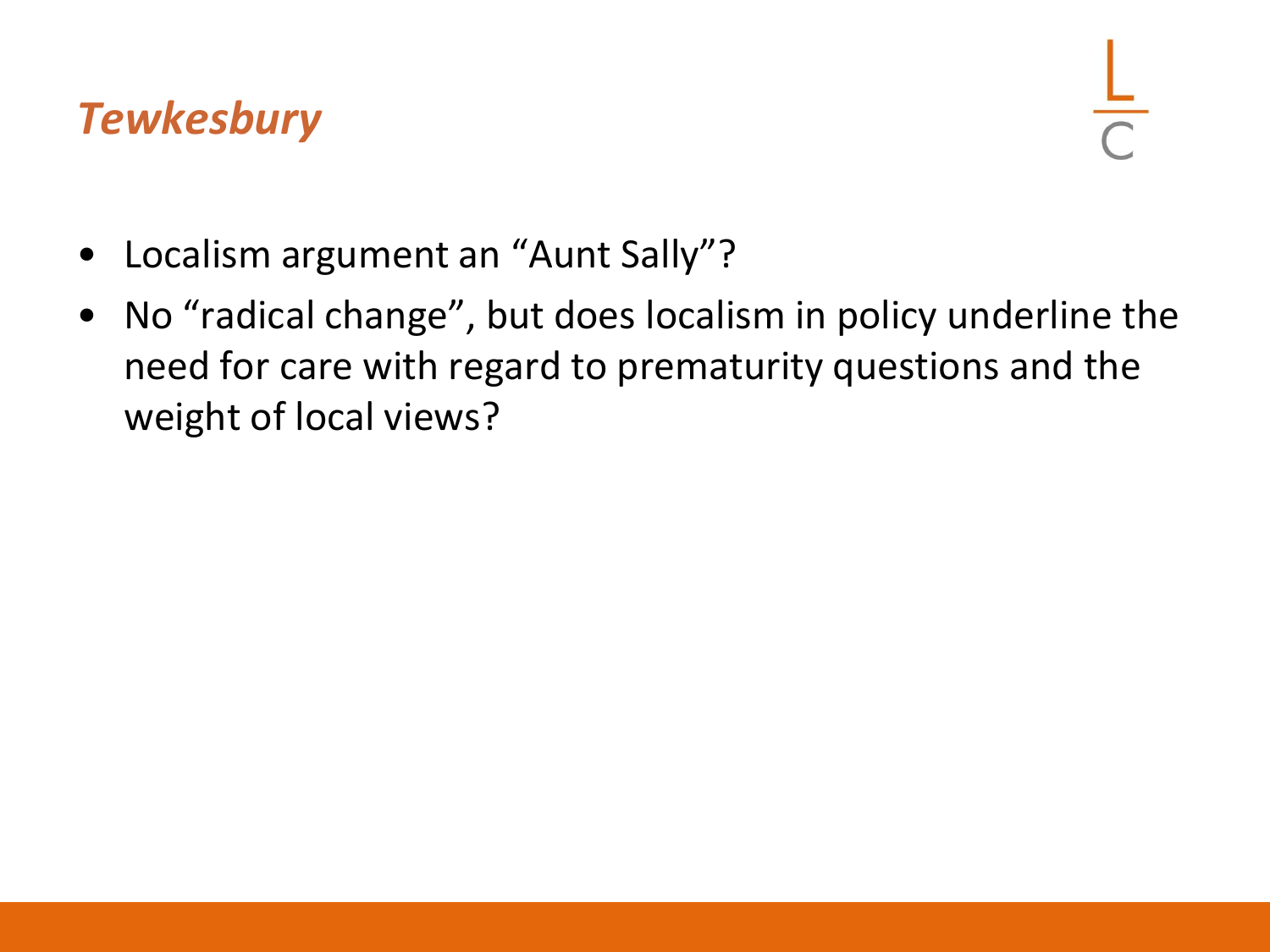# *Wainhomes (2)*

- [2013] EWHC 597 (Admin)
- The saga continues consistency this time did lead to the quashing of the decision – Calne DLs were not taken into account despite having been drawn to the attention of the Inspector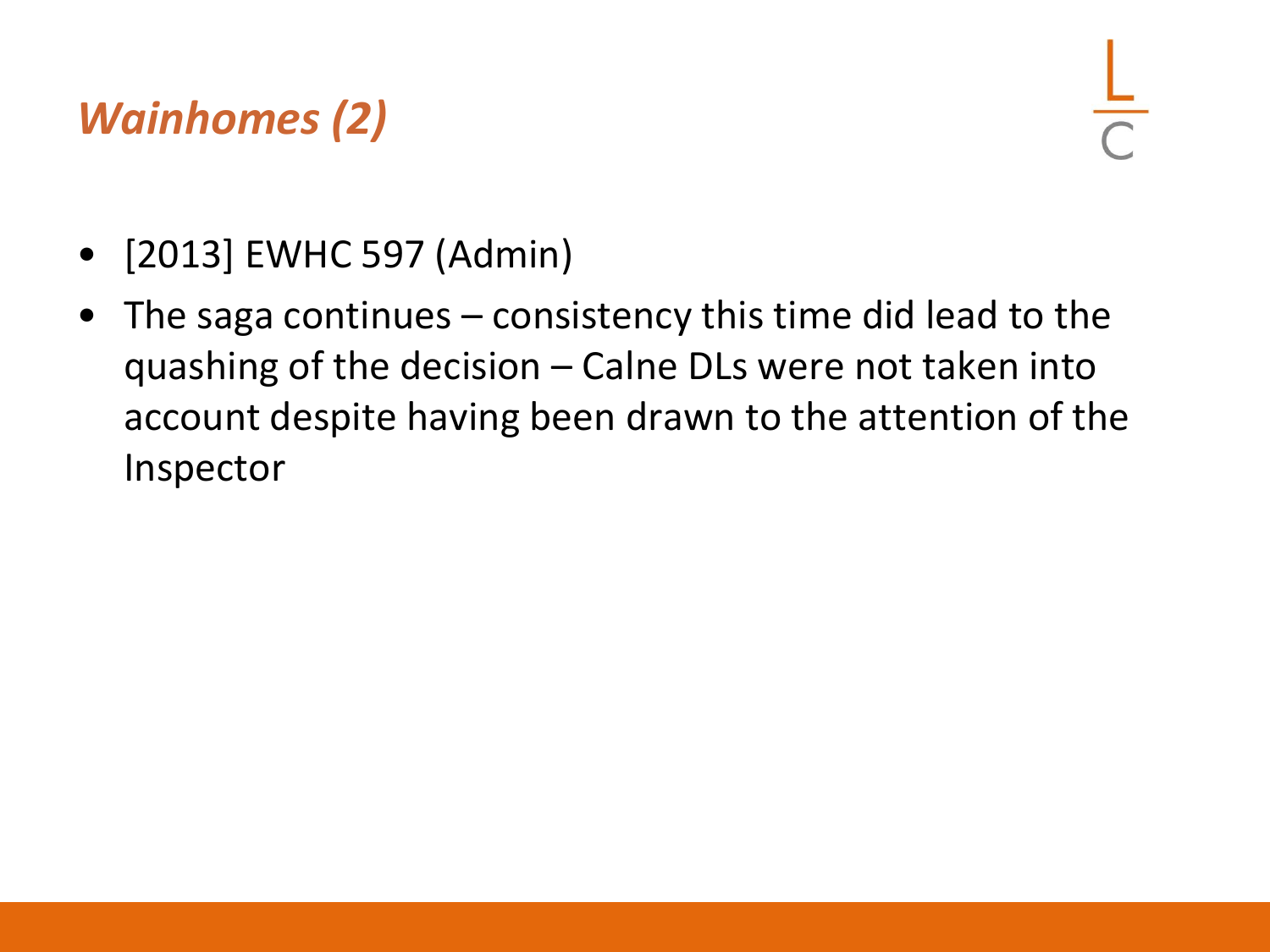#### *Daws Hill*

- *R (Daws Hill Neighbourhood Forum) v Wycombe DC* [2013] EWHC 573 (Admin)
- Planning judgments in relation to the designation of the relevant area for neighbourhood planning